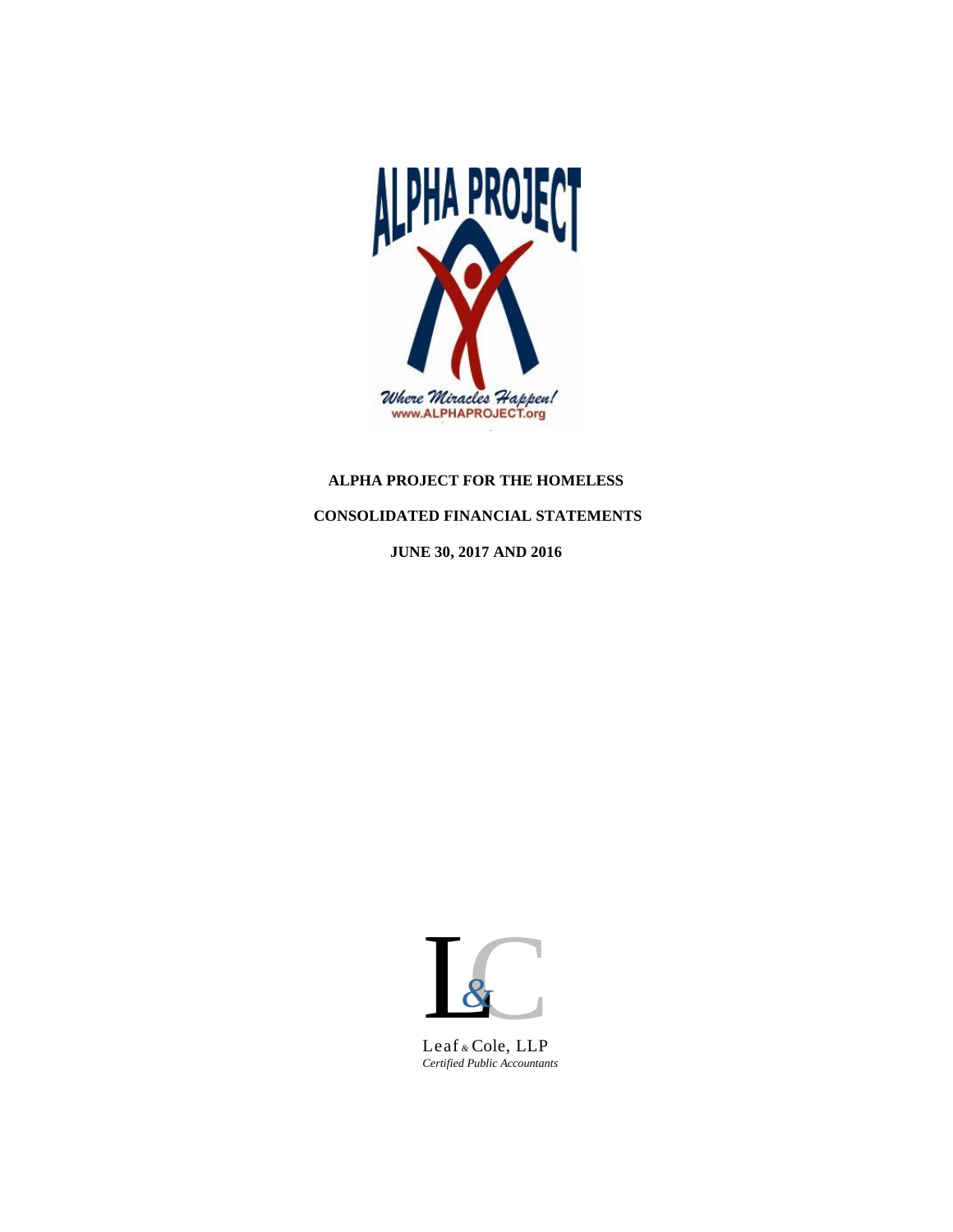## **TABLE OF CONTENTS**

Page

| Independent Auditor's Report                                                                                                                                                                                                | $1 - 2$        |
|-----------------------------------------------------------------------------------------------------------------------------------------------------------------------------------------------------------------------------|----------------|
| <b>Consolidated Statements of Financial Position</b>                                                                                                                                                                        | 3              |
| <b>Consolidated Statements of Activities</b>                                                                                                                                                                                | $\overline{4}$ |
| Consolidated Statement of Functional Expenses - 2017                                                                                                                                                                        | 5              |
| Consolidated Statement of Functional Expenses - 2016                                                                                                                                                                        | 6              |
| <b>Consolidated Statements of Cash Flows</b>                                                                                                                                                                                | $\overline{7}$ |
| <b>Notes to Consolidated Financial Statements</b>                                                                                                                                                                           | $8 - 22$       |
| Supplementary Information:<br>Consolidating Schedule of Financial Position - 2017<br>Consolidating Schedule of Activities - 2017                                                                                            | 23<br>24       |
| Schedule of Expenditures of Federal Awards                                                                                                                                                                                  | $25 - 26$      |
| Independent Auditor's Report on Internal Control Over<br>Financial Reporting and on Compliance and Other Matters<br>Based on an Audit of Financial Statements Performed<br>in Accordance With Government Auditing Standards | $27 - 28$      |
| Independent Auditor's Report on Compliance With Requirements<br>and on Internal Control<br>Major<br>for<br>the<br>Program<br>Over Compliance Required by the Uniform Guidance                                               | $29 - 30$      |
| Schedule of Findings and Questioned Costs                                                                                                                                                                                   | 31             |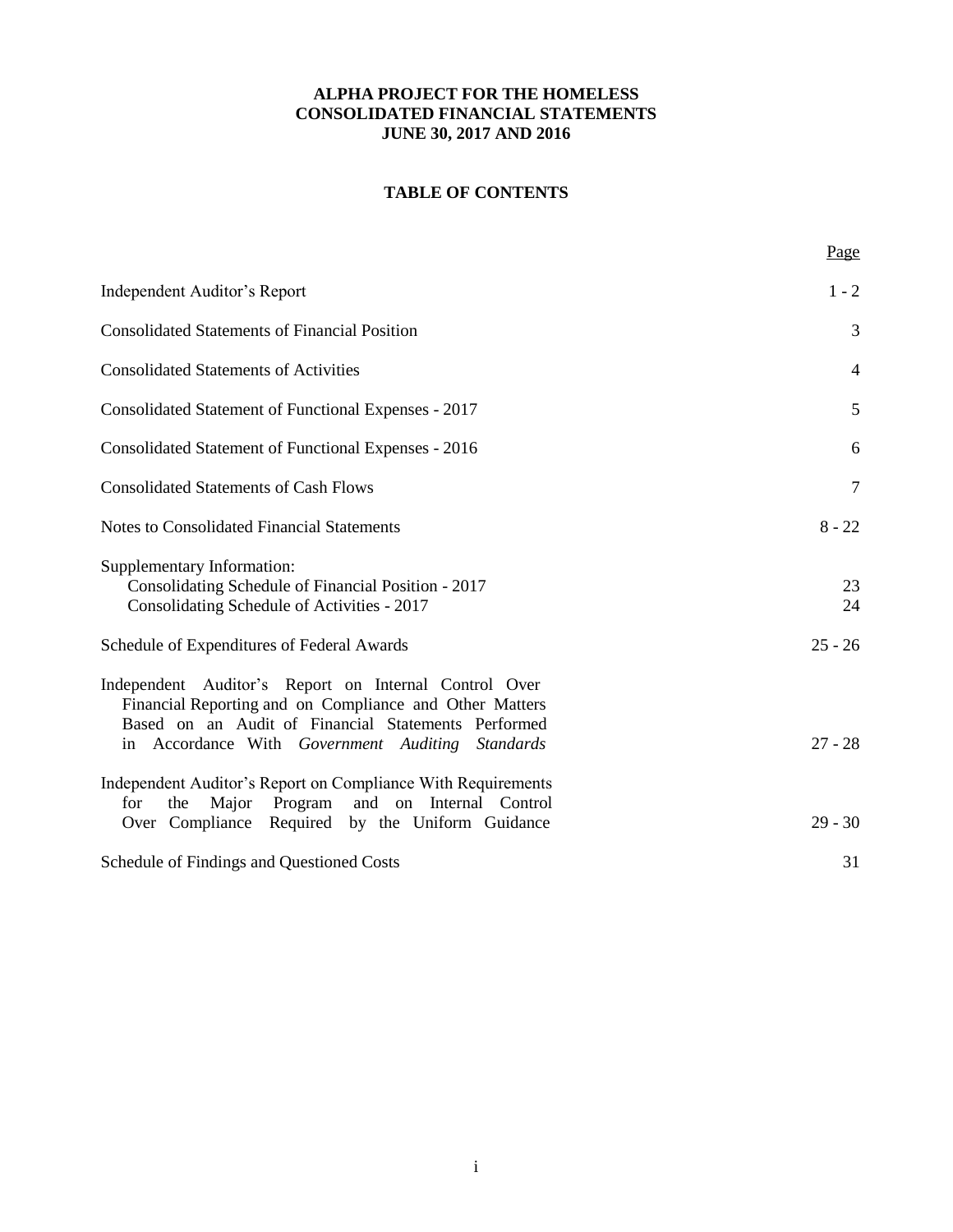

*Certified Public Accountants A Partnership of Professional Corporations*

## **Independent Auditor's Report**

To the Board of Directors Alpha Project for the Homeless

## **Report on the Consolidated Financial Statements**

We have audited the accompanying consolidated financial statements of Alpha Project for the Homeless, which comprise the consolidated statements of financial position as of June 30, 2017 and 2016, and the related consolidated statements of activities, functional expenses and cash flows for the years then ended, and the related notes to the consolidated financial statements.

## *Management's Responsibility for the Consolidated Financial Statements*

Management is responsible for the preparation and fair presentation of these consolidated financial statements in accordance with accounting principles generally accepted in the United States of America; this includes the design, implementation, and maintenance of internal control relevant to the preparation and fair presentation of consolidated financial statements that are free from material misstatement, whether due to fraud or error.

## *Auditor's Responsibility*

Our responsibility is to express an opinion on these consolidated financial statements based on our audits. We conducted our audits in accordance with auditing standards generally accepted in the United States of America and the standards applicable to financial audits contained in *Government Auditing Standards*, issued by the Comptroller General of the United States. Those standards require that we plan and perform the audit to obtain reasonable assurance about whether the consolidated financial statements are free from material misstatement.

An audit involves performing procedures to obtain audit evidence about the amounts and disclosures in the consolidated financial statements. The procedures selected depend on the auditor's judgment, including the assessment of the risks of material misstatement of the consolidated financial statements, whether due to fraud or error. In making those risk assessments, the auditor considers internal control relevant to the entity's preparation and fair presentation of the consolidated financial statements in order to design audit procedures that are appropriate in the circumstances, but not for the purpose of expressing an opinion on the effectiveness of the entity's internal control. Accordingly, we express no such opinion. An audit also includes evaluating the appropriateness of accounting policies used and the reasonableness of significant accounting estimates made by management, as well as evaluating the overall presentation of the consolidated financial statements.

We believe that the audit evidence we have obtained is sufficient and appropriate to provide a basis for our audit opinion.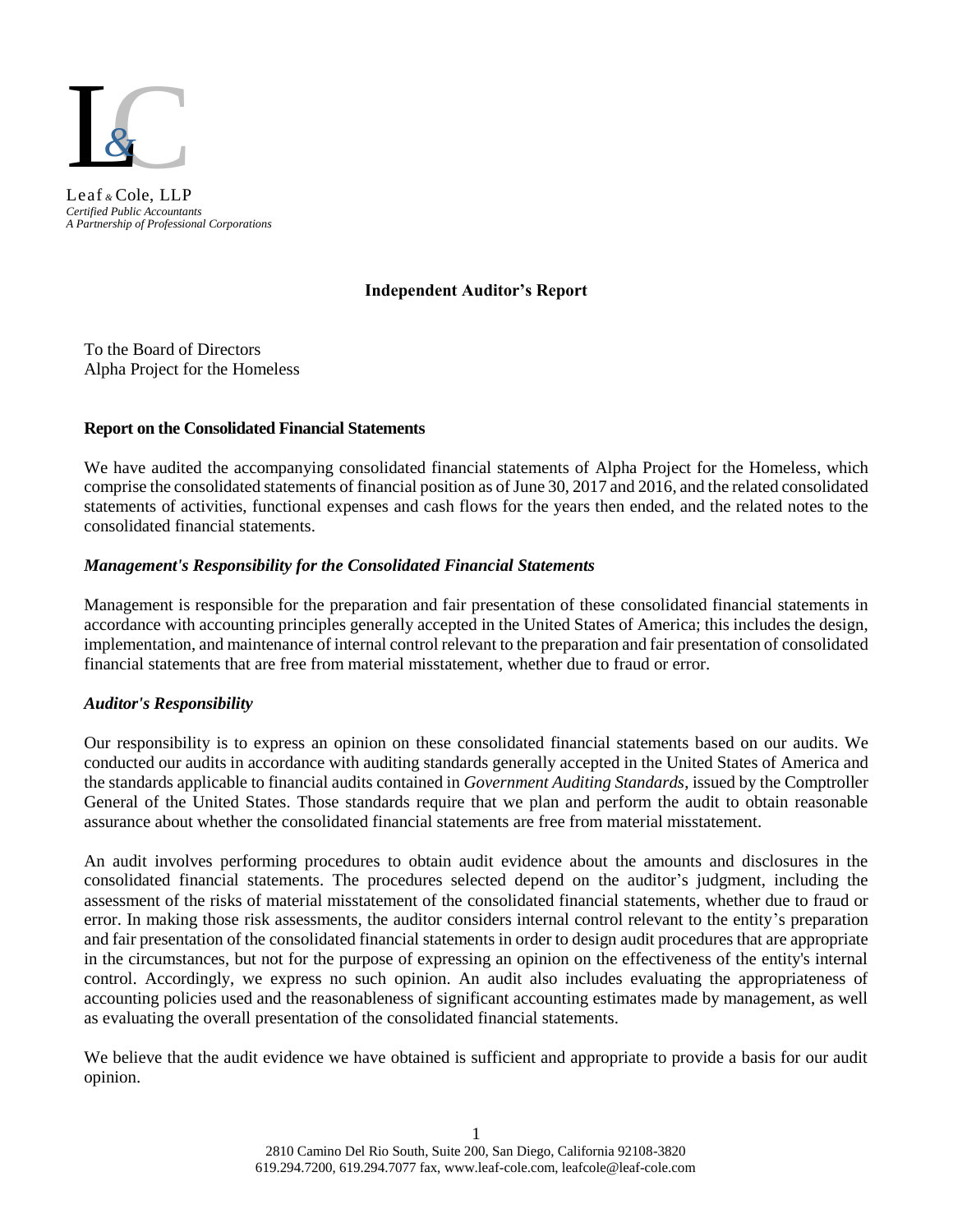#### *Opinion*

In our opinion, the consolidated financial statements referred to above present fairly, in all material respects, the consolidated financial position of Alpha Project for the Homeless as of June 30, 2017 and 2016, and the changes in their net assets and their cash flows for the years then ended in accordance with accounting principles generally accepted in the United States of America.

## *Other Matters*

## *Other Information*

Our audit was conducted for the purpose of forming an opinion on the consolidated financial statements as a whole. The accompanying supplementary information on pages 23 to 24 is presented for purposes of additional analysis and is not a required part of the consolidated financial statements. The accompanying schedule of expenditures of federal awards, as required by Title 2 U.S. *Code of Federal Regulations* Part 200, *Uniform Administrative Requirements, Cost Principles, and Audit Requirements for Federal Awards*, and is also not a required part of the consolidated financial statements*.* Such information is the responsibility of management and was derived from and relates directly to the underlying accounting and other records used to prepare the consolidated financial statements. The information has been subjected to the auditing procedures applied in the audit of the consolidated financial statements and certain additional procedures, including comparing and reconciling such information directly to the underlying accounting and other records used to prepare the consolidated financial statements or to the consolidated financial statements themselves, and other additional procedures in accordance with auditing standards generally accepted in the United States of America. In our opinion, the information is fairly stated, in all material respects, in relation to the consolidated financial statements as a whole.

## **Other Reporting Required by** *Government Auditing Standards*

In accordance with *Government Auditing Standards*, we have also issued our report dated October 24, 2017, on our consideration of Alpha Project for the Homeless's internal control over financial reporting and on our tests of its compliance with certain provisions of laws, regulations, contracts, and grant agreements and other matters. The purpose of that report is to describe the scope of our testing of internal control over financial reporting and compliance and the results of that testing, and not to provide an opinion on internal control over financial reporting or on compliance. That report is an integral part of an audit performed in accordance with *Government Auditing Standards* in considering Alpha Project for the Homeless's internal control over financial reporting and compliance.

 $L$ eaf: $C$ ole  $L L \rho$ 

San Diego, California October 24, 2017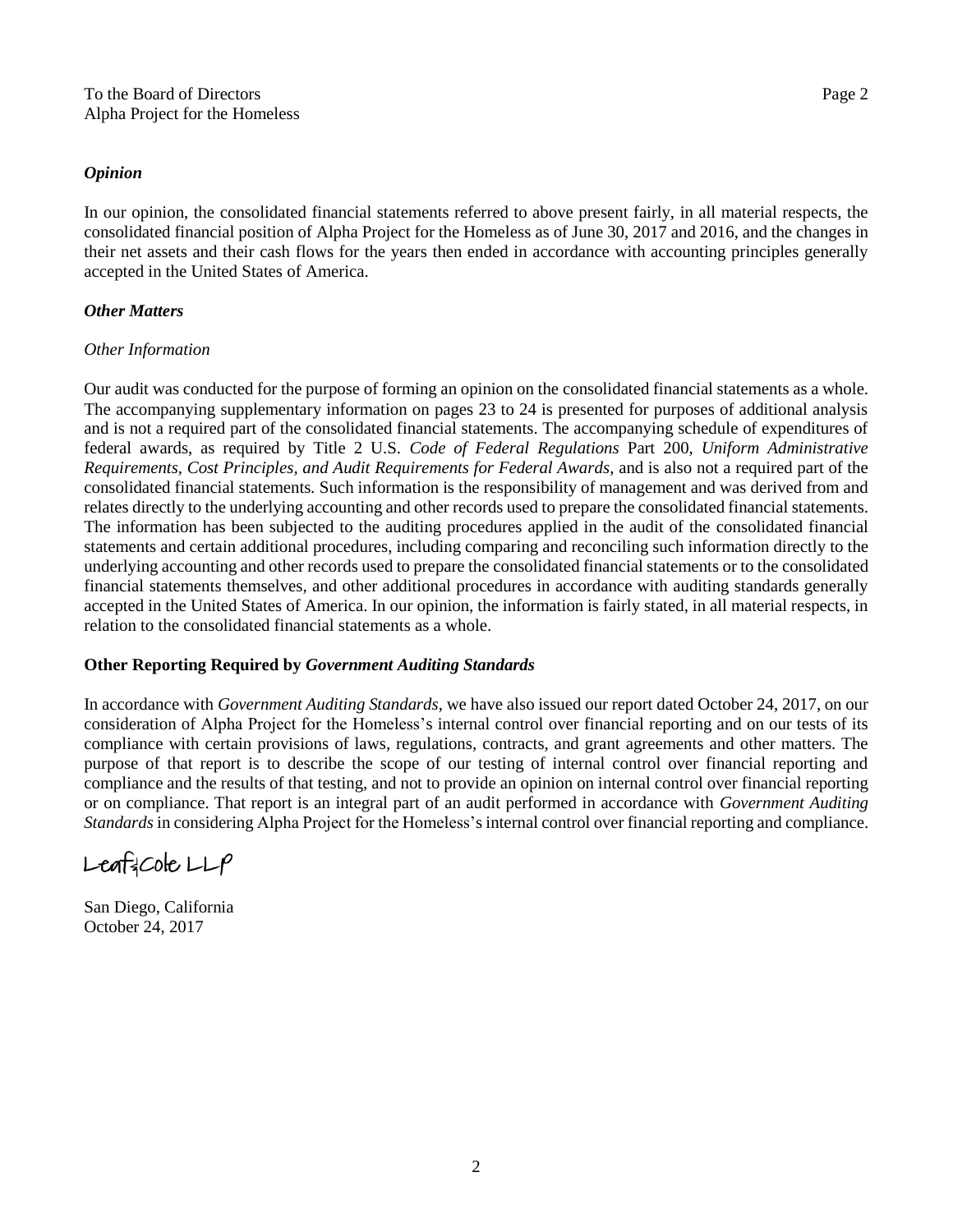## **ALPHA PROJECT FOR THE HOMELESS CONSOLIDATED STATEMENTS OF FINANCIAL POSITION JUNE 30, 2017 AND 2016**

| <b>ASSETS</b>                                        |                 |                        |
|------------------------------------------------------|-----------------|------------------------|
|                                                      | 2017            | 2016                   |
| <b>Current Assets:</b> (Notes 2, 3 and 4)            |                 |                        |
| Cash and cash equivalents                            | \$<br>914,764   | \$<br>697,805          |
| Investments                                          | 303,007         | 242,595                |
| Grants and contracts receivable                      | 936,109         | 671,878                |
| Prepaid expenses and deposits                        | 7,807           | 110,862                |
| <b>Total Current Assets</b>                          | 2,161,687       | 1,723,140              |
| <b>Noncurrent Assets:</b> (Notes 2, 5, 6 and 8)      |                 |                        |
| Deposits                                             | 1,189           | 1,189                  |
| Property and equipment, net                          | 2,065,212       | 1,760,030              |
| Beneficial interest in endowment funds               | 55,484          | 51,623                 |
| <b>Total Noncurrent Assets</b>                       | 2,121,885       | $\overline{1,812,842}$ |
| <b>TOTAL ASSETS</b>                                  | \$<br>4,283,572 | \$<br>3,535,982        |
| <b>LIABILITIES AND NET ASSETS</b>                    |                 |                        |
| <b>Current Liabilities:</b> (Notes 2, 7 and 8)       |                 |                        |
| Accounts payable                                     | \$<br>56,941    | \$<br>68,592           |
| Accrued expenses                                     | 179,111         | 162,978                |
| Line-of-credit payable                               | 73,923          | 116,552                |
| Client trust                                         | 24,527          | 35,285                 |
| Current portion of notes payable                     | 46,555          | 61,834                 |
| <b>Total Current Liabilities</b>                     | 381,057         | 445,241                |
| <b>Noncurrent Liabilities:</b> (Note 8)              |                 |                        |
| Notes payable, net of current portion                | 864,958         | 834,808                |
| Interest payable                                     | 70,938          | 67,187                 |
| <b>Total Noncurrent Liabilities</b>                  | 935,896         | 901,995                |
| <b>Total Liabilities</b>                             | 1,316,953       | 1,347,236              |
| <b>Commitments and Contingency</b> (Notes 11 and 12) |                 |                        |
| Net Assets: (Notes 2, 9 and 10)                      |                 |                        |
| Unrestricted                                         | 2,892,309       | 2,053,606              |
| Temporarily restricted                               | 24,310          | 85,140                 |
| Permanently restricted                               | 50,000          | 50,000                 |
| <b>Total Net Assets</b>                              | 2,966,619       | 2,188,746              |
| TOTAL LIABILITIES AND NET ASSETS                     | \$<br>4,283,572 | \$<br>3,535,982        |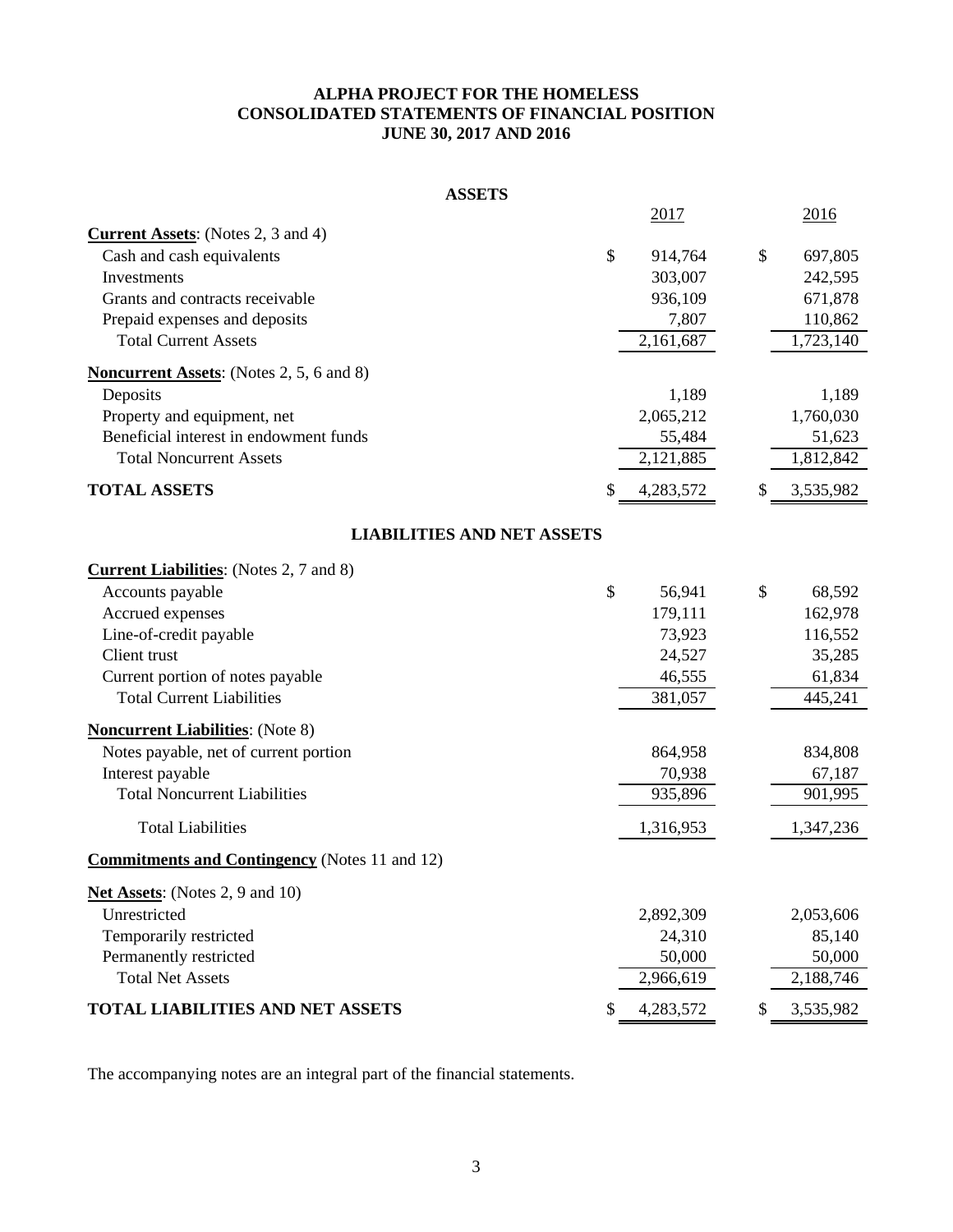## **ALPHA PROJECT FOR THE HOMELESS CONSOLIDATED STATEMENTS OF ACTIVITIES FOR THE YEARS ENDED JUNE 30, 2017 AND 2016**

|                                                    | 2017            | 2016            |
|----------------------------------------------------|-----------------|-----------------|
| <b>Unrestricted Net Assets:</b>                    |                 |                 |
| <b>Support and Revenues:</b>                       |                 |                 |
| Grants and contracts                               | \$<br>4,876,799 | \$<br>3,368,163 |
| In-kind contributions                              | 1,876,303       | 1,086,372       |
| Program revenues                                   | 1,627,332       | 1,592,514       |
| Contributions                                      | 813,378         | 807,365         |
| Development and leasing fees                       | 545,672         | 30,062          |
| Investment income (loss)                           | 45,900          | (3,713)         |
| Miscellaneous income                               | 36,424          | 37,958          |
| Net assets released from restrictions              | 118,949         | 151,080         |
| <b>Total Support and Revenues</b>                  | 9,940,757       | 7,069,801       |
| <b>Expenses:</b>                                   |                 |                 |
| <b>Program Services:</b>                           |                 |                 |
| Rehabilitation program services                    | 5,007,581       | 3,860,476       |
| Housing assistance                                 | 1,646,738       | 324,719         |
| Special projects                                   | 733,176         | 647,312         |
| Outreach                                           | 305,028         | 317,103         |
| Other programs                                     | 250,542         | 391,476         |
| Alpha House                                        | 179,239         | 199,956         |
| Alpha Square Pizzeria                              | 164,207         |                 |
| <b>Connections Interim Housing</b>                 |                 | 709,267         |
| <b>Total Program Services</b>                      | 8,286,511       | 6,450,309       |
| <b>Supporting Services:</b>                        |                 |                 |
| Management and general                             | 686,378         | 1,008,721       |
| Fundraising                                        | 129,165         | 73,754          |
| <b>Total Supporting Services</b>                   | 815,543         | 1,082,475       |
| <b>Total Expenses</b>                              | 9,102,054       | 7,532,784       |
| Change in Unrestricted Net Assets                  | 838,703         | (462,983)       |
| <b>Temporarily Restricted Net Assets:</b>          |                 |                 |
| Contributions                                      | 52,175          | 70,009          |
| Investment income (loss)                           | 5,944           | (1,098)         |
| Net assets released from restrictions              | (118,949)       | (151,080)       |
| <b>Change in Temporarily Restricted Net Assets</b> | (60, 830)       | (82,169)        |
| Net Assets at Beginning of Year                    | 2,188,746       | 2,733,898       |
| NET ASSETS AT END OF YEAR                          | \$<br>2,966,619 | \$<br>2,188,746 |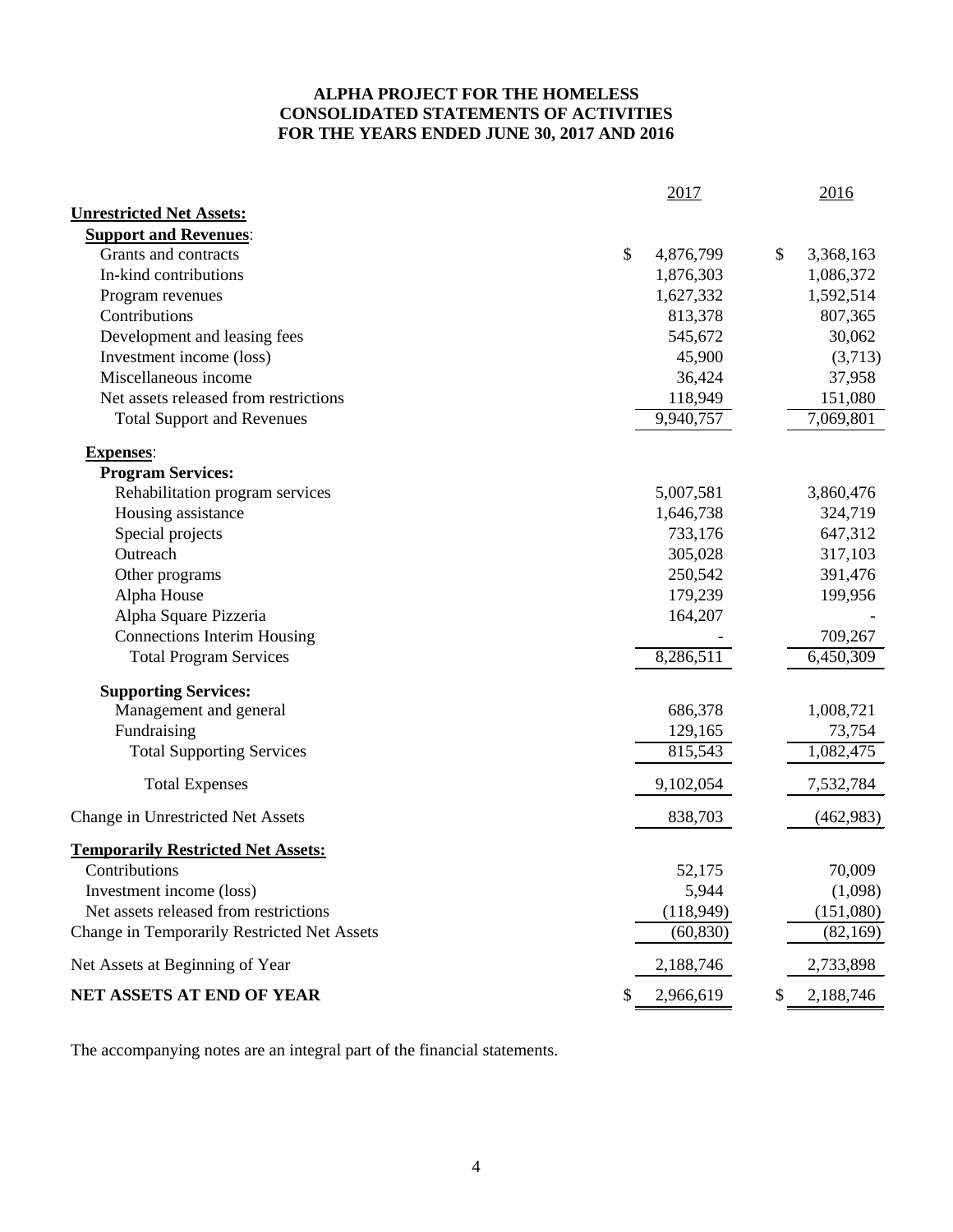## **ALPHA PROJECT FOR THE HOMELESS CONSOLIDATED STATEMENT OF FUNCTIONAL EXPENSES FOR THE YEAR ENDED JUNE 30, 2017**

|                                            |    | Program Services    |               |             |                          |          |                          |    |          | <b>Supporting Services</b> |                   |               |                          |               |                                  |      |                           |               |                          |  |                   |
|--------------------------------------------|----|---------------------|---------------|-------------|--------------------------|----------|--------------------------|----|----------|----------------------------|-------------------|---------------|--------------------------|---------------|----------------------------------|------|---------------------------|---------------|--------------------------|--|-------------------|
|                                            |    | Rehabilitation      |               |             |                          |          |                          |    |          |                            |                   |               | Alpha                    |               |                                  |      |                           |               |                          |  |                   |
|                                            |    | Program<br>Services | Alpha House   |             | Special<br>Projects      |          | Housing<br>Assistance    |    | Outreach |                            | Other<br>Programs |               | Square<br>Pizzeria       |               | <b>Total Program</b><br>Services |      | Management<br>and General |               | Fund-<br>Raising         |  | Total<br>Expenses |
| <b>Salaries and Related Expenses:</b>      |    |                     |               |             |                          |          |                          |    |          |                            |                   |               |                          |               |                                  |      |                           |               |                          |  |                   |
| Salaries and wages                         | £. | 1,742,460           | <b>S</b>      | 18,647 \$   | 443,502                  | - S      | 580,976 \$               |    | 198,590  | - \$                       | 134,653           | $\mathbf{s}$  | 46,069                   | -S            | 3,164,897                        | - \$ | 221,116 \$                |               | 24,974<br>-S             |  | 3,410,987         |
| Payroll taxes and fringe benefits          |    | 440,389             |               | 3,218       | 118,300                  |          | 149,320                  |    | 39,737   |                            | 36,909            |               | 10,796                   |               | 798,669                          |      | 59,439                    |               | 6,002                    |  | 864,110           |
| <b>Total Salaries and Related Expenses</b> |    | 2,182,849           | 21,865        |             | 561,802                  |          | 730,296                  |    | 238,327  |                            | 171,562           |               | 56,865                   |               | 3,963,566                        |      | 280,555                   |               | 30,976                   |  | 4,275,097         |
| <b>Nonsalary Related Expenses:</b>         |    |                     |               |             |                          |          |                          |    |          |                            |                   |               |                          |               |                                  |      |                           |               |                          |  |                   |
| Advertising and marketing                  |    | 484                 |               |             | 170                      |          | $\overline{\phantom{a}}$ |    | 401      |                            |                   |               | 8,704                    |               | 9,759                            |      | 59,005                    |               | 14,751                   |  | 83,515            |
| Auto and truck                             |    | 17.156              |               |             | 23,133                   |          | 670                      |    | 901      |                            | 1,886             |               | ÷,                       |               | 43,746                           |      | 10,731                    |               | $\sim$                   |  | 54,477            |
| <b>Bank</b> fees                           |    | 144                 |               |             | 221                      |          |                          |    |          |                            | 72                |               | 1,197                    |               | 1,634                            |      | 4,645                     |               |                          |  | 6,279             |
| Bus tokens                                 |    |                     |               |             | $\overline{\phantom{a}}$ |          | 222                      |    | $\sim$   |                            | 182               |               | $\overline{\phantom{a}}$ |               | 404                              |      |                           |               |                          |  | 404               |
| <b>Client Assist</b>                       |    | 1,269               |               |             | $\overline{a}$           |          | 557,845                  |    | 8,244    |                            | 6,126             |               | $\sim$                   |               | 573,484                          |      | 596                       |               |                          |  | 574,080           |
| Contracted services                        |    | 55,500              |               |             | $\overline{\phantom{a}}$ |          | 164,139                  |    |          |                            | 17,800            |               | $\overline{\phantom{a}}$ |               | 237,439                          |      | 1,500                     |               |                          |  | 238,939           |
| Cost of newspapers                         |    | 3,631               |               |             |                          |          |                          |    |          |                            |                   |               |                          |               | 3,631                            |      |                           |               |                          |  | 3,631             |
| Depreciation                               |    | 83,026              |               | 5,734       | 10,125                   |          | $\overline{\phantom{a}}$ |    | 18,155   |                            | 5,185             |               | 6,597                    |               | 128,822                          |      | 14,664                    |               |                          |  | 143,486           |
| Drug testing                               |    | 32,198              |               | <b>1999</b> |                          |          |                          |    |          |                            | $\sim$            |               | $\sim$                   |               | 32,198                           |      |                           |               |                          |  | 32,198            |
| Dues and subscriptions                     |    | 5,857               |               | $\sim$      | 415                      |          | 1,964                    |    | 599      |                            | 24                |               | 332                      |               | 9,191                            |      | 5,359                     |               |                          |  | 14,550            |
| Equipment rental                           |    | 45,893              |               |             | 4,780                    |          | 6,177                    |    |          |                            | 1,056             |               | 291                      |               | 58,197                           |      | 29,508                    |               |                          |  | 87,705            |
| Food                                       |    | 329,735             | 10,265        |             | 180                      |          | 1,030                    |    | 1,766    |                            | 1,489             |               | 29,659                   |               | 374,124                          |      | 143                       |               | $\overline{\phantom{a}}$ |  | 374,267           |
| Fundraising                                |    |                     |               | $\sim$      |                          |          |                          |    |          |                            |                   |               |                          |               |                                  |      | $\sim$                    |               | 57,845                   |  | 57,845            |
| Gasoline                                   |    | 54,276              |               | $\sim$      | 17,692                   |          | 3,897                    |    | 11,154   |                            | 6,760             |               | $\overline{\phantom{a}}$ |               | 93,779                           |      | 11,904                    |               |                          |  | 105,683           |
| In-kind expenses                           |    | 1,706,852           | 123,985       |             |                          |          | ×.                       |    | 6,410    |                            | 9,668             |               | $\overline{\phantom{a}}$ |               | 1,846,915                        |      | 29,388                    |               |                          |  | 1,876,303         |
| Insurance                                  |    | 55,071              |               | 2,594       | 19,283                   |          | 8,107                    |    | 4,422    |                            | 2,902             |               | 1,919                    |               | 94,298                           |      | 19,561                    |               |                          |  | 113,859           |
| Interest                                   |    | 12,137              |               |             | 16,880                   |          | ×                        |    | 1,436    |                            |                   |               | 2,248                    |               | 32,701                           |      |                           |               |                          |  | 32,701            |
| Licenses and fees                          |    | 57,042              |               | 61          | 6,343                    |          | 502                      |    | 2,355    |                            | 340               |               | 3,947                    |               | 70,590                           |      | 4,723                     |               |                          |  | 75,313            |
| Medical expense                            |    | 703                 |               | $\sim$      | 510                      |          | 212                      |    |          |                            | 2,163             |               | 93                       |               | 3,681                            |      | 44,189                    |               |                          |  | 47,870            |
| Meetings                                   |    | 1,481               |               | $\sim$      | ÷,                       |          | 916                      |    | 634      |                            | 1,557             |               | $\overline{\phantom{a}}$ |               | 4,588                            |      | 41,492                    |               |                          |  | 46,080            |
| Miscellaneous                              |    | 5,805               |               | 266         | 650                      |          | 455                      |    | 200      |                            | 7,737             |               | 912                      |               | 16,025                           |      | 63,070                    |               |                          |  | 79,095            |
| Office expense                             |    | 14,216              |               | $\sim$      | 694                      |          | 6,369                    |    | 1,221    |                            | $\sim$            |               | 1,433                    |               | 23,933                           |      | 3,929                     |               |                          |  | 27,862            |
| Parking                                    |    | 2,932               |               |             | 576                      |          | 4,327                    |    | 34       |                            | 896               |               | $\overline{\phantom{a}}$ |               | 8,765                            |      | 1,441                     |               |                          |  | 10,206            |
| Postage                                    |    | 3,298               |               | $\sim$      | 633                      |          | 772                      |    |          |                            |                   |               | 775                      |               | 5,478                            |      | 820                       |               | 43                       |  | 6,341             |
| Professional fees                          |    | 19,845              |               |             | 1,971                    |          | 76,172                   |    | 2,000    |                            | 4,995             |               | 16,746                   |               | 121,729                          |      | 39,221                    |               |                          |  | 160,950           |
| Property taxes                             |    | 46,498              |               | $\sim$      | 1,314                    |          |                          |    |          |                            | $\sim$            |               | $\overline{\phantom{a}}$ |               | 47,812                           |      |                           |               | $\mathbf{r}$             |  | 47,812            |
| Rent                                       |    | 17,046              |               | $\sim$      | 2,796                    |          | 22,877                   |    |          |                            | 92                |               | $\overline{a}$           |               | 42,811                           |      | 9,521                     |               |                          |  | 52,332            |
| Repairs and maintenance                    |    | 15,121              |               | 793         | 20,025                   |          | 6,946                    |    |          |                            |                   |               | 1,911                    |               | 44,796                           |      | 105                       |               |                          |  | 44,901            |
| Stipends                                   |    | 53,105              |               |             |                          |          |                          |    |          |                            | 100               |               | ÷,                       |               | 53,205                           |      | $\sim$                    |               |                          |  | 53,205            |
| Supplies                                   |    | 44,559              |               | 5,656       | 26,071                   |          | 8,866                    |    | 4,294    |                            | 5,461             |               | 20,182                   |               | 115,089                          |      | 591                       |               | 25,006                   |  | 140,686           |
| Supplies - Books                           |    | 6,026               |               |             |                          |          |                          |    |          |                            |                   |               | $\overline{\phantom{a}}$ |               | 6,026                            |      | $\overline{\phantom{a}}$  |               |                          |  | 6,026             |
| Technology                                 |    | 8,382               |               | $\sim$      | 1,968                    |          | 2,502                    |    |          |                            | 467               |               | 17                       |               | 13,336                           |      | 1,360                     |               | . п.                     |  | 14,696            |
| Telephone                                  |    | 39,518              |               |             | 7,425                    |          | 5,948                    |    | 2,475    |                            | 845               |               | 213                      |               | 56,424                           |      | 2,178                     |               | 544                      |  | 59,146            |
| Training                                   |    | 940                 |               |             | $\overline{\phantom{a}}$ |          | 1,780                    |    |          |                            |                   |               | $\overline{\phantom{a}}$ |               | 2,720                            |      | 200                       |               |                          |  | 2,920             |
| Trash                                      |    | 16,864              |               |             | 3,345                    |          |                          |    |          |                            |                   |               | $\sim$                   |               | 20,209                           |      |                           |               |                          |  | 20,209            |
| Travel                                     |    | 773                 |               |             |                          |          | 9,616                    |    |          |                            | 583               |               | ٠.                       |               | 10,972                           |      | 5,536                     |               |                          |  | 16,508            |
| Uniforms                                   |    | 5,253               |               |             | 1,231                    |          |                          |    |          |                            |                   |               | 2,089                    |               | 8,573                            |      |                           |               |                          |  | 8,573             |
| <b>Utilities</b>                           |    | 62,096              |               | 4,687       | 2,943                    |          | 24,131                   |    |          |                            | 594               |               | 8,077                    |               | 102,528                          |      | 443                       |               |                          |  | 102,971           |
| Vending machine                            |    |                     |               | 3,333       |                          |          |                          |    |          |                            |                   |               |                          |               | 3,333                            |      |                           |               |                          |  | 3,333             |
|                                            |    |                     |               |             |                          |          |                          |    |          |                            |                   |               |                          |               |                                  |      |                           |               |                          |  |                   |
| <b>Total Expenses</b>                      |    | 5,007,581           | 179,239<br>-S | £.          | 733,176                  | <b>S</b> | 1,646,738                | -S | 305,028  |                            | 250,542           | <sup>\$</sup> | 164,207                  | $\mathcal{S}$ | 8,286,511                        | -S   | 686,378                   | $\mathcal{S}$ | 129,165<br><b>S</b>      |  | 9,102,054         |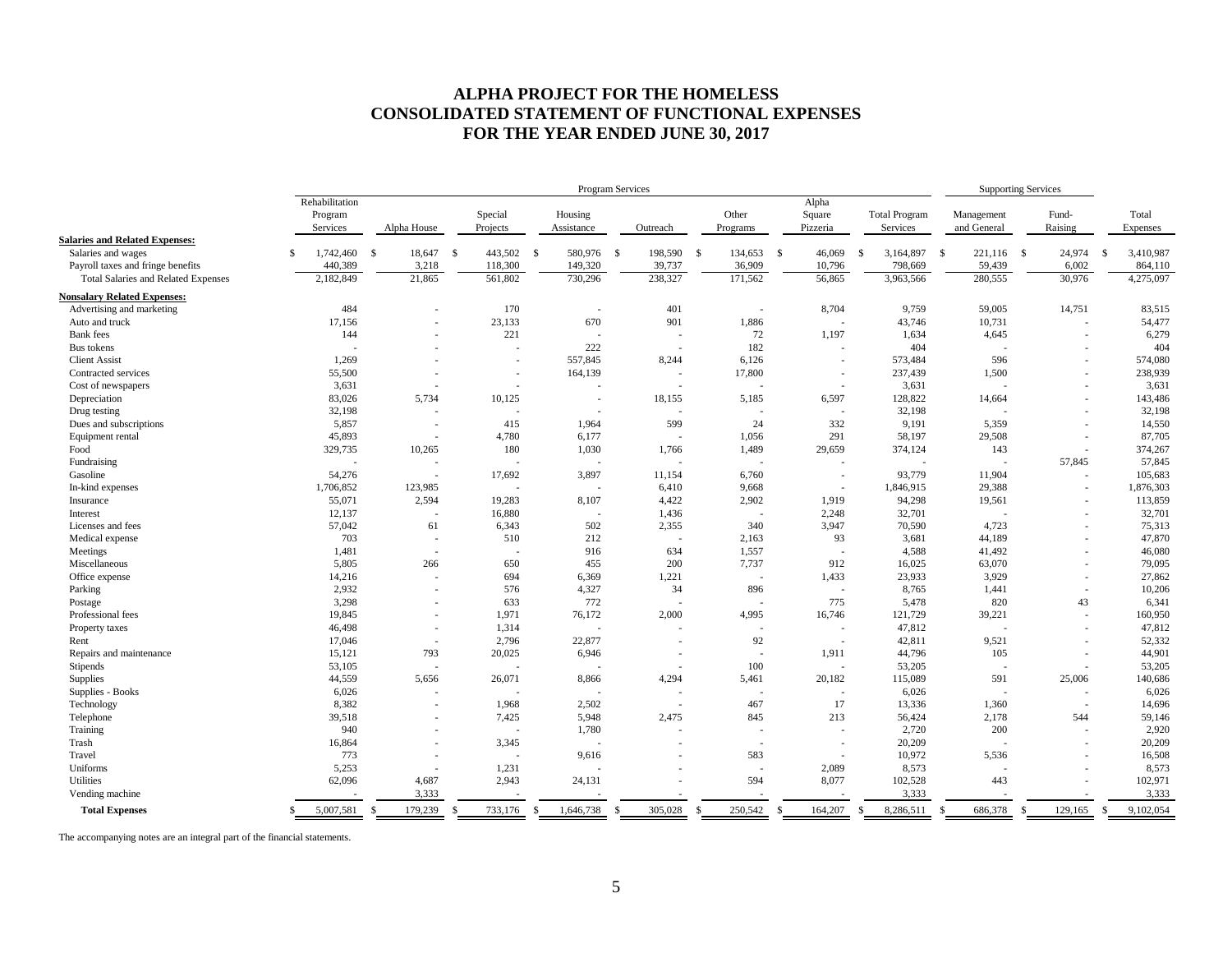## **ALPHA PROJECT FOR THE HOMELESS CONSOLIDATED STATEMENT OF FUNCTIONAL EXPENSES FOR THE YEAR ENDED JUNE 30, 2016**

|                                            |                     |                          |                          |     | Program Services         |    |                       |    |             |               |                          |               |                                  |               | <b>Supporting Services</b> |               |                          |    |                   |
|--------------------------------------------|---------------------|--------------------------|--------------------------|-----|--------------------------|----|-----------------------|----|-------------|---------------|--------------------------|---------------|----------------------------------|---------------|----------------------------|---------------|--------------------------|----|-------------------|
|                                            | Rehabilitation      |                          | Connections              |     |                          |    |                       |    |             |               |                          |               |                                  |               |                            |               |                          |    |                   |
|                                            | Program<br>Services | Alpha House              | Interim<br>Housing       |     | Special<br>Projects      |    | Housing<br>Assistance |    | Outreach    |               | Other<br>Programs        |               | <b>Total Program</b><br>Services |               | Management<br>and General  |               | Fund-<br>Raising         |    | Total<br>Expenses |
| <b>Salaries and Related Expenses:</b>      |                     |                          |                          |     |                          |    |                       |    |             |               |                          |               |                                  |               |                            |               |                          |    |                   |
| Salaries and wages                         | 1,560,020           | 13,936 \$<br>- \$        | 498,064                  | -S  | 405,467                  | -S | 45,748                | -S | 214,822     | $\mathbf{s}$  | 164,117                  | -S            | 2,902,174                        | <b>S</b>      | 382,367 \$                 |               | 19,144                   | -S | 3,303,685         |
| Payroll taxes and fringe benefits          | 370,995             | 2,450                    | 112,441                  |     | 88,576                   |    | 10,941                |    | 43,770      |               | 46,946                   |               | 676,119                          |               | 103,541                    |               | 4,786                    |    | 784,446           |
| <b>Total Salaries and Related Expenses</b> | 1,931,015           | 16,386                   | 610,505                  |     | 494,043                  |    | 56,689                |    | 258,592     |               | 211,063                  |               | 3,578,293                        |               | 485,908                    |               | 23,930                   |    | 4,088,131         |
| <b>Nonsalary Related Expenses:</b>         |                     |                          |                          |     |                          |    |                       |    |             |               |                          |               |                                  |               |                            |               |                          |    |                   |
| Advertising and marketing                  | 1,769               | $\sim$                   | $\overline{\phantom{a}}$ |     | ٠                        |    | 150                   |    |             |               | 792                      |               | 2,711                            |               | 57,448                     |               | 14,362                   |    | 74,521            |
| Auto and truck                             | 27,111              | ×                        | 1,810                    |     | 11,285                   |    |                       |    | 10,203      |               | 5,746                    |               | 56,155                           |               | 8,188                      |               | ÷.                       |    | 64,343            |
| <b>Bank</b> fees                           | 120                 | 36                       | J.                       |     | 75                       |    |                       |    | 36          |               | $7\phantom{.0}$          |               | 274                              |               | 4,134                      |               | $\overline{\phantom{a}}$ |    | 4,408             |
| Bus tokens                                 |                     | $\sim$                   | 629                      |     | ٠                        |    | 76                    |    | $\sim$      |               | 3,347                    |               | 4,052                            |               | 18                         |               | $\overline{\phantom{a}}$ |    | 4,070             |
| <b>Client Assist</b>                       | 4.662               | $\overline{\phantom{a}}$ | 141                      |     | ٠                        |    | 227,593               |    | 8,386       |               | 20.537                   |               | 261,319                          |               | 2,414                      |               |                          |    | 263,733           |
| Contracted services                        | 58,000              | $\overline{\phantom{a}}$ | ÷,                       |     | ٠                        |    |                       |    | $\sim$      |               | 80,311                   |               | 138,311                          |               | 3,500                      |               | $\overline{\phantom{a}}$ |    | 141,811           |
| Cost of newspapers                         | 5,020               | $\overline{\phantom{a}}$ | J.                       |     |                          |    |                       |    |             |               |                          |               | 5,020                            |               |                            |               |                          |    | 5,020             |
| Depreciation and amortization              | 73,945              | 10,750                   | 394                      |     | 14,628                   |    |                       |    | 7,818       |               | 8,151                    |               | 115,686                          |               | 26,138                     |               | $\overline{\phantom{a}}$ |    | 141,824           |
| Drug testing                               | 35,296              | $\overline{\phantom{a}}$ |                          |     |                          |    |                       |    | $\sim$      |               | $\overline{\phantom{a}}$ |               | 35,296                           |               |                            |               |                          |    | 35,296            |
| Dues and subscriptions                     | 2,670               | $\sim$                   | 351                      |     | ٠                        |    | 351                   |    | 951         |               | 406                      |               | 4,729                            |               | 6,267                      |               | $\sim$                   |    | 10.996            |
| Equipment rental                           | 46,447              |                          | 624                      |     | 4,368                    |    | 2,564                 |    | $\sim$      |               | 1,274                    |               | 55,277                           |               | 29,935                     |               | ×.                       |    | 85,212            |
| Food                                       | 313,876             | 10,991                   | 76                       |     | $\overline{\phantom{a}}$ |    | 279                   |    | 6,876       |               | 5,433                    |               | 337,531                          |               | 354                        |               | $\overline{\phantom{a}}$ |    | 337,885           |
| Fundraising                                |                     |                          |                          |     |                          |    |                       |    |             |               | $\overline{\phantom{a}}$ |               |                                  |               |                            |               | 33,278                   |    | 33,278            |
| Gasoline                                   | 64,615              | J,                       | 4,425                    |     | 20,136                   |    | 437                   |    | 10,916      |               | 4,030                    |               | 104,559                          |               | 15,808                     |               | $\overline{\phantom{a}}$ |    | 120,367           |
| In-kind expenses                           | 833,719             | 145,000                  | 2,953                    |     | ä,                       |    | 13,350                |    | 550         |               | $\overline{\phantom{a}}$ |               | 995,572                          |               | 90,800                     |               | $\overline{\phantom{a}}$ |    | 1,086,372         |
| Insurance                                  | 51,431              | 1,705                    | 5,112                    |     | 17,312                   |    | 14                    |    | 4,427       |               | 181                      |               | 80,182                           |               | 23,678                     |               | $\sim$                   |    | 103,860           |
| Interest                                   | 12,880              | $\overline{\phantom{a}}$ |                          |     | 17,335                   |    |                       |    | $\sim$      |               | ٠                        |               | 30,215                           |               | 959                        |               |                          |    | 31,174            |
| Licenses and fees                          | 9,125               | 61                       | 248                      |     | 4,552                    |    |                       |    | 842         |               | 43                       |               | 14,871                           |               | 3,865                      |               | $\overline{\phantom{a}}$ |    | 18,736            |
| Medical expense                            | 1,372               | $\sim$                   | 1,766                    |     | ×                        |    |                       |    | $\sim$      |               | 1,123                    |               | 4,261                            |               | 42,032                     |               |                          |    | 46,293            |
| Meetings                                   | 1,383               | $\sim$                   | 1,469                    |     | 47                       |    | 927                   |    | 266         |               | 4,938                    |               | 9,030                            |               | 29,938                     |               | $\overline{\phantom{a}}$ |    | 38,968            |
| Miscellaneous                              | 2,179               | 294                      | 617                      |     | 550                      |    | 150                   |    | 700         |               | 5,510                    |               | 10,000                           |               | 12,517                     |               |                          |    | 22,517            |
| Office expense                             | 13,572              | $\sim$                   | 3,262                    |     | 406                      |    | 419                   |    | 584         |               | 3,075                    |               | 21,318                           |               | 4,687                      |               | $\overline{\phantom{a}}$ |    | 26,005            |
| Parking                                    | 3,305               | $\sim$                   | 11,268                   |     | 576                      |    | 2,636                 |    |             |               | 1,448                    |               | 19,233                           |               | 1,922                      |               |                          |    | 21,155            |
| Postage                                    | 3,719               | $\sim$                   | 184                      |     | 649                      |    | 253                   |    | <b>1999</b> |               | 149                      |               | 4,954                            |               | 5,378                      |               | $\overline{\phantom{a}}$ |    | 10,332            |
| Professional fees                          | 21,609              | $\overline{a}$           | 5,345                    |     | 2,102                    |    | 4,440                 |    |             |               | 20,629                   |               | 54,125                           |               | 123,902                    |               |                          |    | 178,027           |
| Property taxes                             | 50,860              | $\sim$                   |                          |     | 1,313                    |    |                       |    |             |               | $\overline{\phantom{a}}$ |               | 52,173                           |               |                            |               | $\overline{\phantom{a}}$ |    | 52,173            |
| Rent                                       | 16,997              | $\overline{a}$           | 1,226                    |     | 2,803                    |    | 10,266                |    |             |               | ٠.                       |               | 31,292                           |               | 9,691                      |               | ×                        |    | 40,983            |
| Repairs and maintenance                    | 16,018              | 2,073                    | ٠                        |     | 6,024                    |    | 983                   |    |             |               | ٠.                       |               | 25,098                           |               | 547                        |               | $\sim$                   |    | 25,645            |
| Stipends                                   | 62,810              | ٠                        |                          |     |                          |    |                       |    |             |               | 50                       |               | 62,860                           |               |                            |               | $\sim$                   |    | 62,860            |
| Supplies                                   | 50,188              | 2,729                    | 50,539                   |     | 23,153                   |    | 1,032                 |    | 2,974       |               | 8,437                    |               | 139,052                          |               | 8,180                      |               | 2,030                    |    | 149,262           |
| Supplies - Books                           | 5,529               | ٠                        |                          |     |                          |    |                       |    |             |               | ٠                        |               | 5,529                            |               | ٠.                         |               | $\overline{a}$           |    | 5,529             |
| Technology                                 | 8,454               | $\sim$                   | 963                      |     | 2,065                    |    |                       |    | $\sim$      |               | 317                      |               | 11,799                           |               | 1,656                      |               | $\sim$                   |    | 13,455            |
| Telephone                                  | 39,425              |                          | 3,310                    |     | 7,093                    |    |                       |    | 2,474       |               | 654                      |               | 52,956                           |               | 2,920                      |               | 154                      |    | 56,030            |
| Training                                   | 2,397               | $\overline{\phantom{a}}$ | 600                      |     |                          |    |                       |    |             |               | ×,                       |               | 2,997                            |               | 1,265                      |               | $\overline{\phantom{a}}$ |    | 4,262             |
| Trash                                      | 16,864              |                          |                          |     | 11,416                   |    |                       |    |             |               | 82                       |               | 28,362                           |               |                            |               |                          |    | 28,362            |
| Travel                                     | 671                 | $\overline{a}$           | 657                      |     | ×                        |    | 2,110                 |    |             |               | 3,081                    |               | 6,519                            |               | 4,002                      |               | ×                        |    | 10,521            |
| Uniforms                                   | 2,896               |                          |                          |     |                          |    |                       |    |             |               | $\overline{a}$           |               | 2,896                            |               |                            |               |                          |    | 2,896             |
| <b>Utilities</b>                           | 68,527              | 6,449                    | 793                      |     | 5,381                    |    |                       |    | 508         |               | 662                      |               | 82,320                           |               | 670                        |               |                          |    | 82,990            |
| Vending machine                            |                     | 3,482                    |                          |     |                          |    |                       |    |             |               |                          |               | 3,482                            |               |                            |               |                          |    | 3,482             |
| <b>Total Expenses</b>                      | 3,860,476           | 199,956<br>\$.           | \$<br>709,267            | \$. | 647,312                  | -S | 324,719               | -S | 317,103     | <sup>\$</sup> | 391,476                  | $\mathcal{S}$ | 6,450,309                        | <sup>\$</sup> | 1,008,721                  | <sup>\$</sup> | 73,754                   | S  | 7,532,784         |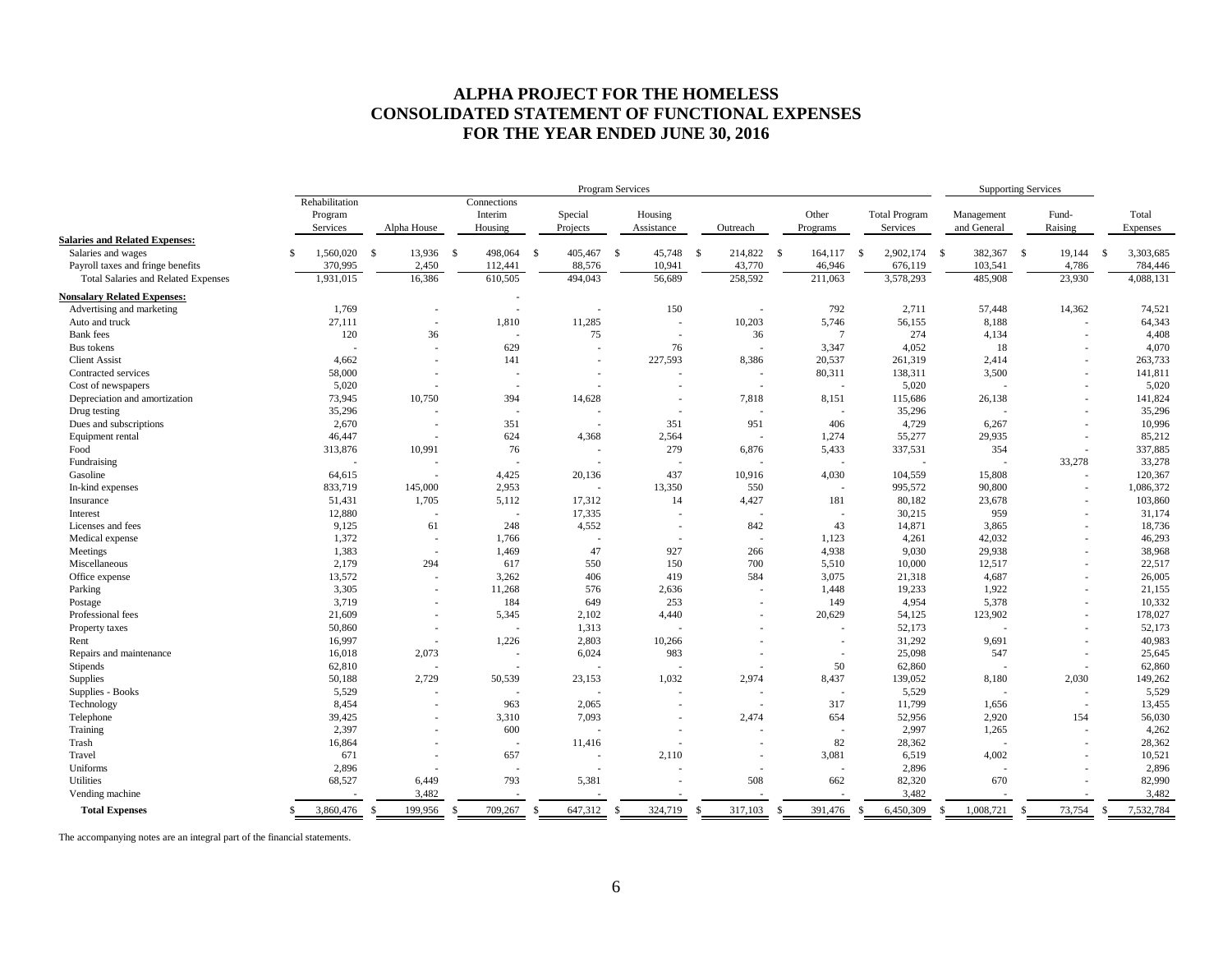## **ALPHA PROJECT FOR THE HOMELESS CONSOLIDATED STATEMENTS OF CASH FLOWS FOR THE YEARS ENDED JUNE 30, 2017 AND 2016**

|                                                                                    | 2017          | 2016             |
|------------------------------------------------------------------------------------|---------------|------------------|
| <b>Cash Flows From Operating Activities:</b>                                       |               |                  |
| Change in net assets                                                               | \$<br>777,873 | \$<br>(545, 152) |
| Adjustments to reconcile change in net assets                                      |               |                  |
| to net cash provided by (used in) operations:                                      |               |                  |
| Depreciation                                                                       | 143,486       | 141,824          |
| Amortization of debt issuance costs                                                |               | 50               |
| Net realized and unrealized (gains) losses on investments                          | (34,993)      | 4,214            |
| Gain on sale of property and equipment                                             | (13,300)      |                  |
| Beneficial interest in endowment funds (gain) loss                                 | (5,944)       | 1,098            |
| (Increase) Decrease in:                                                            |               |                  |
| Grants and contracts receivable                                                    | (264, 231)    | (21, 177)        |
| Prepaid expenses and deposits                                                      | 103,055       | (21, 870)        |
| Increase (Decrease) in:                                                            |               |                  |
| Accounts payable                                                                   | (11,651)      | 18,629           |
| Accrued expenses                                                                   | 16,133        | (127, 290)       |
| Client trust                                                                       | (10,758)      | 5,295            |
| Interest payable                                                                   | 3,751         | 3,749            |
| Net Cash Provided by (Used in) Operating Activities                                | 703,421       | (540, 630)       |
| <b>Cash Flows From Investing Activities:</b>                                       |               |                  |
| Sale (Purchase) of investments, net                                                | (25, 419)     | 3,850            |
| Proceeds from disposal of property and equipment                                   | 13,300        |                  |
| Purchase of property and equipment                                                 | (448, 668)    | (252, 574)       |
| Change in beneficial interest in endowment funds                                   | 2,083         | 2,282            |
| Net Cash Used in Investing Activities                                              | (458, 704)    | (246, 442)       |
| <b>Cash Flows From Financing Activities:</b>                                       |               |                  |
| (Repayments of) Proceeds from line-of-credit, net                                  | (42, 629)     | 100,249          |
| Proceeds from notes payable                                                        | 85,692        |                  |
| Repayments on notes payable                                                        | (70, 821)     | (66, 752)        |
| Net Cash (Used in) Provided by Financing Activities                                | (27, 758)     | 33,497           |
| Net Increase (Decrease) in Cash and Cash Equivalents                               | 216,959       | (753, 575)       |
| Cash and Cash Equivalents at Beginning of Year                                     | 697,805       | 1,451,380        |
| CASH AND CASH EQUIVALENTS AT END OF YEAR                                           | \$<br>914,764 | \$<br>697,805    |
| <b>Supplemental Disclosure of Cash Flow Information:</b><br>Cash paid for interest | \$<br>28,950  | \$<br>27,375     |
|                                                                                    |               |                  |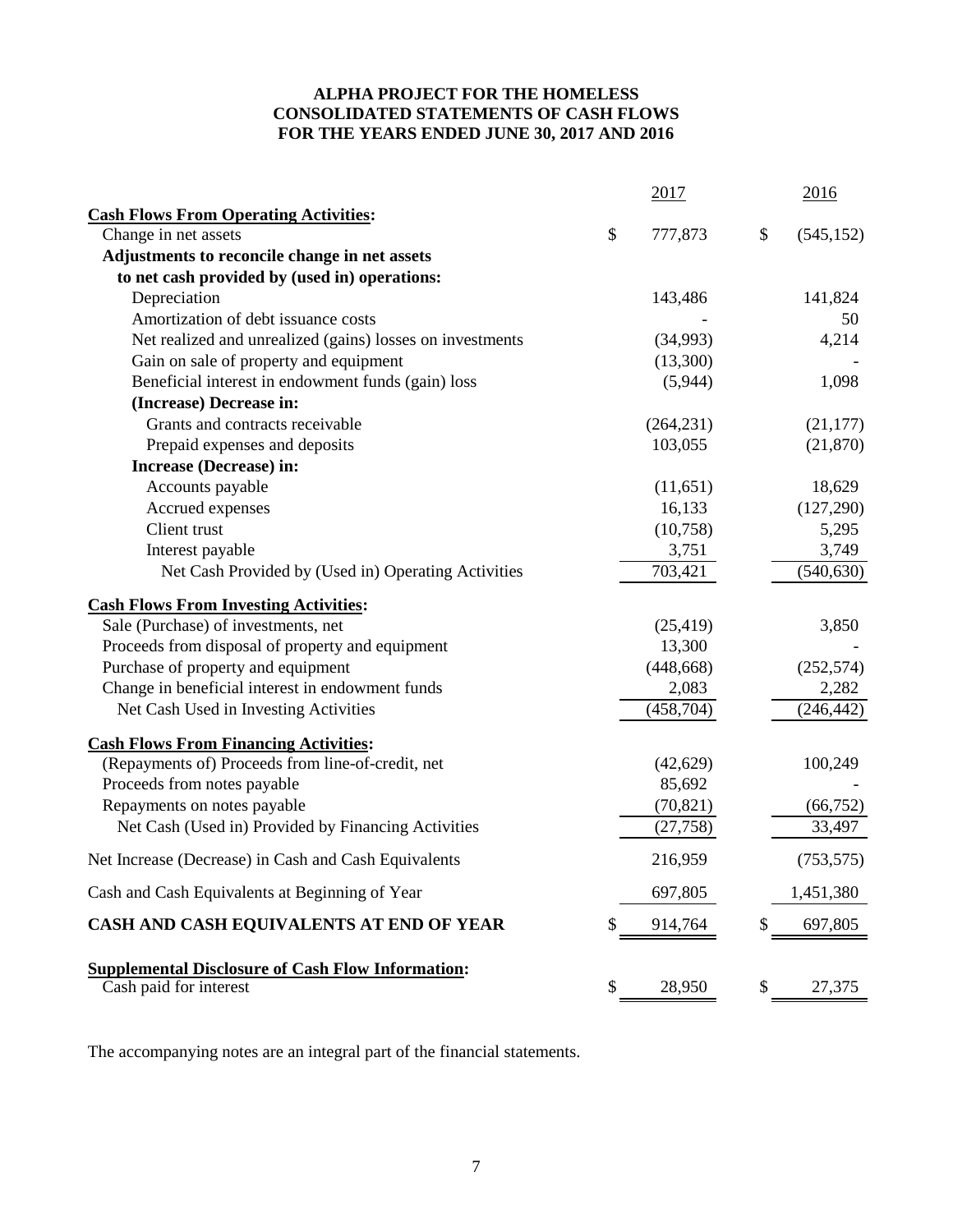## **Note 1 - Organization:**

The consolidated financial statements include the following entities:

## **Alpha Project for the Homeless**

Alpha Project for the Homeless ("Alpha Project") was organized in February 1987 under the Nonprofit Public Benefit Corporation Law for public and charitable purposes. The mission of Alpha Project is to empower individuals, families, and communities by providing work, recovery and support services to people who are motivated to change their lives and achieve self-sufficiency. Alpha Project's many programs are available to all persons in need regardless of race, creed, color, ethnicity, national origin, religion, gender, or sexual orientation.

Alpha Project strives not to manage homelessness, but rather to end it for its clients. The agency's programs do not aim at making homelessness easier, or less costly, or more tolerable. Alpha Project breaks the cycle of homelessness and provides an alternate direction for its clients out of hopelessness and despair, and into a life of responsibility and dignity.

Each program offered by the Alpha Project focuses on assisting participants to attain their own optimal level of independence. For most of the program participants, successful completion of the programs will mean complete and permanent independence through education, employment, sobriety, and stability. For those clients with special needs, the programs maximize their own potential and support as much independence as possible. All of the clients, regardless of their history, are encouraged, supported, and assisted in reaching their maximum potential with dignity and respect.

#### **Alpha Square Pizzeria and Deli, LLC**

Alpha Square Pizzeria and Deli, LLC ("Alpha Square Pizzeria") was incorporated as a single member limited liability corporation on June 8, 2016. Alpha Square Pizzeria opened for business in April 2017 and had no activity for the year ended June 30, 2016. The purpose of Alpha Square Pizzeria is to produce a great product as well as to support the residents in the permanent supportive housing building in Alpha Square. Alpha Square Pizzeria is located below Alpha Square, a 203 unit housing complex for people who once lived on the street. Residents of Alpha Square have the opportunity to help out in the pizzeria as paid interns which will help to equip them with skills so they can continue working in the food industry. Proceeds from Alpha Square Pizzeria will also help fund a future project involving a larger kitchen and work training program.

The following is a brief description of Alpha Project's programs:

## **Rehabilitation Program Services**

#### **Casa Raphael**

The program is a state-licensed and certified residential treatment program for men in recovery from substance abuse. The program provides housing, food, recovery workshops, case management, mental health counseling, health and work and financial assistance.

## **Casa Base**

The State licensed program provides a six-week rehabilitation program for men who are entering into Casa Raphael, which incorporates job training, education, and room and board and all services listed above.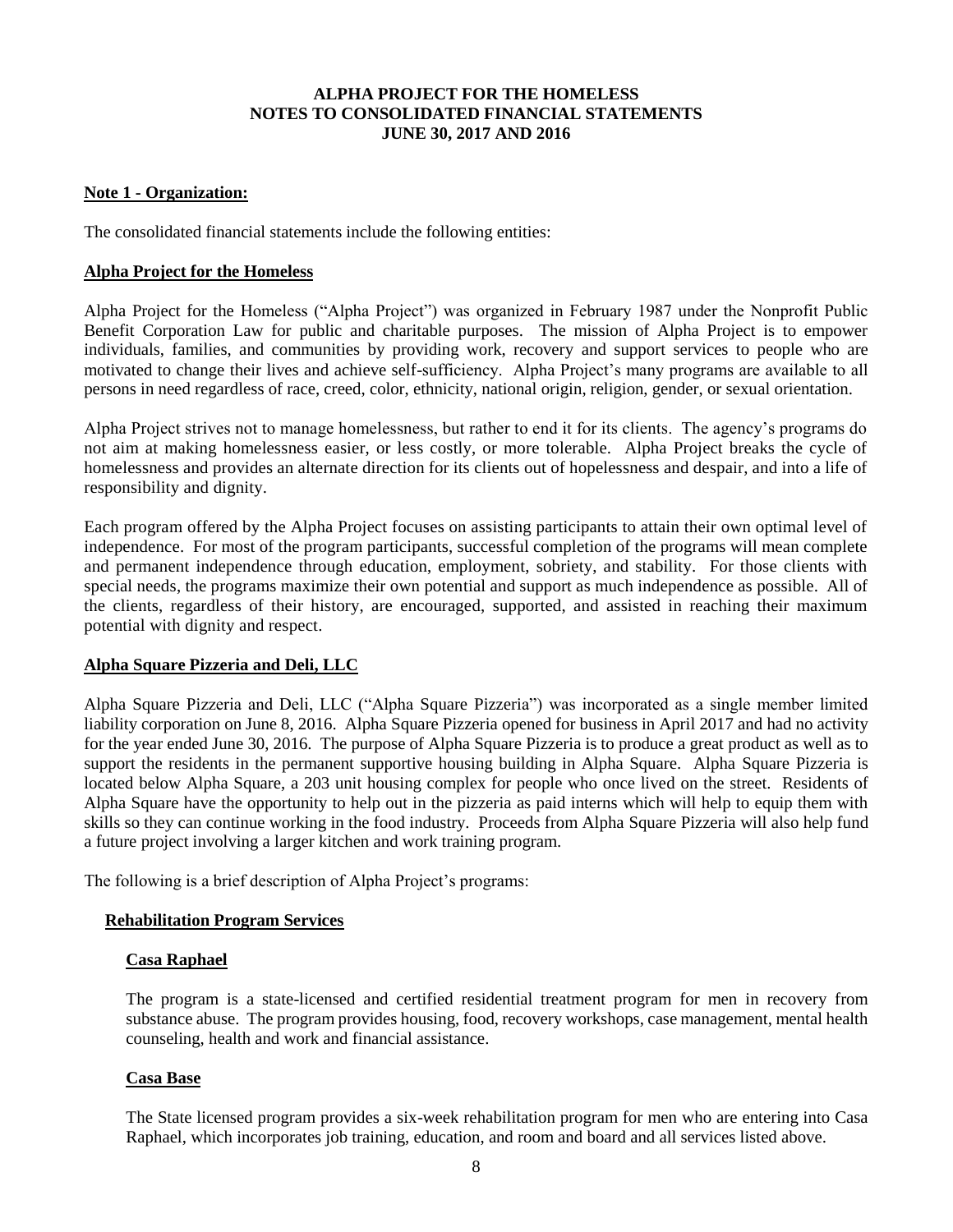#### **Note 1 - Organization: (Continued)**

#### **Alpha House**

Alpha House is designed to provide sober living and transitional housing to those needing safe, clean and affordable housing while transitioning back into the workforce through participation in Alpha Project's special projects worker program.

#### **Special Projects**

Throughout the year, Alpha Project contracts directly with various public departments and private entities to provide weed and brush abatement services and other community benefit projects to neighborhoods and rural areas throughout San Diego County.

#### **Housing Assistance**

#### **Home Finder Program**

The Home Finder Program ("Home Finder") is funded by the County of San Diego Behavioral Health Services (BHS). Home Finder serves clients who are homeless and are experiencing serious mental illness and are connected to designated outpatient County of San Diego B.H.S clinics. Home Finder is responsible for the provision of housing identification, housing navigation, supportive services and trainings. Home Finder has Housing Navigators who coordinate, broker, schedule appropriate client services with external medical, dental, and housing to meet client's needs. Our dedicated Housing Locator is responsible for housing identification including market rate, affordable housing, shared housing, and permanent supportive housing. The Housing Locator and Community Engagement Coordinator attend regional landlord meetings and develop relationships with community landlords. Home Finder staff meets with clients at the designated (Areta Crowell & North Central Mental Health) clinics.

Program Criteria:

- 18 years or older.
- Being treated at identified outpatient County of San Diego clinics.
- Homeless or unstably housed.

## **Rapid Re-Housing**

The Rapid Re-Housing program provides financial assistance and services to prevent individuals and families from becoming homeless and help those who are experiencing homelessness to be quickly re-housed and stabilized. This program is intended to target individuals and families who would be homeless but for this assistance. The program provides short-term or medium-term rental assistance and housing relocation and stabilization services.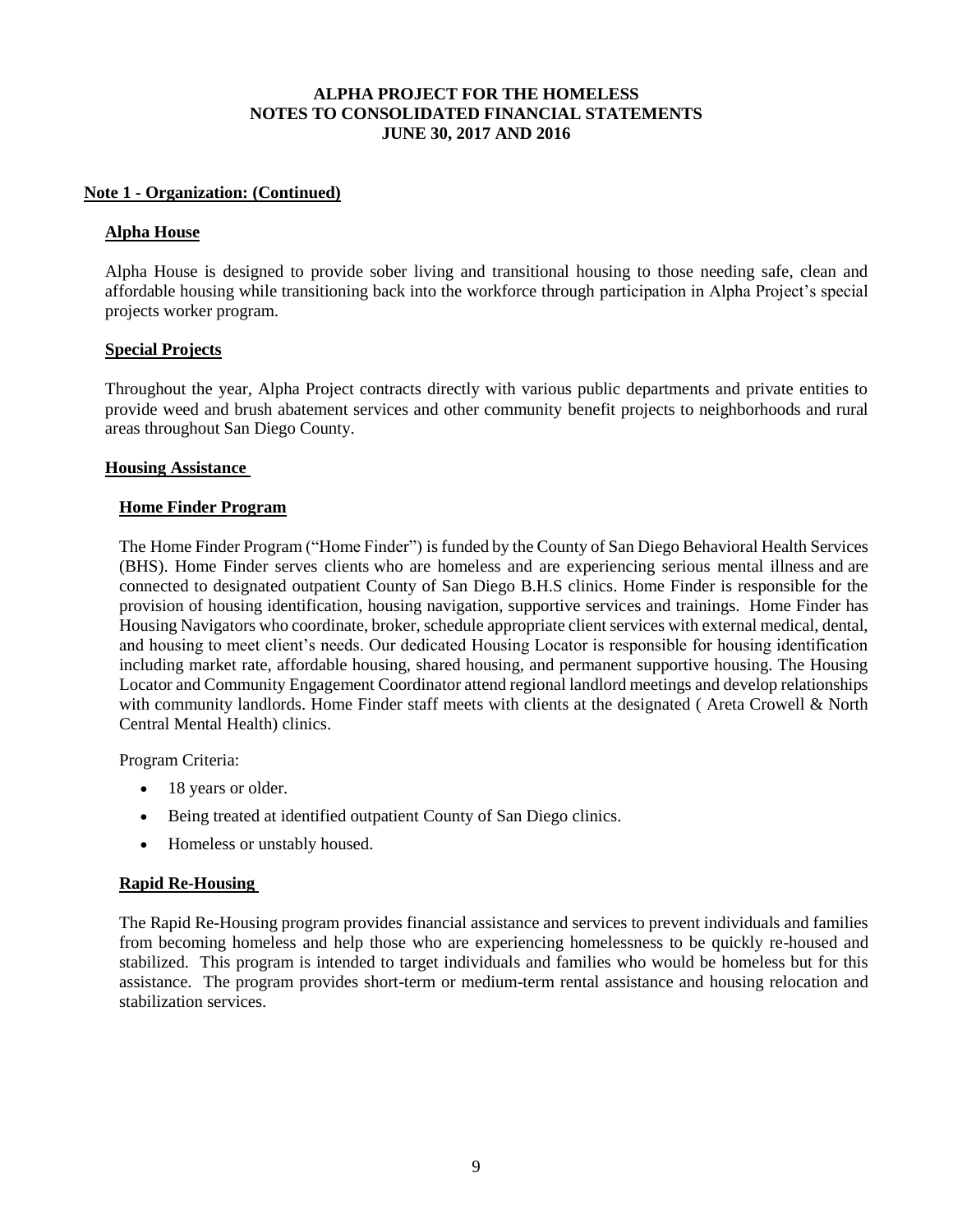#### **Note 1 - Organization: (Continued)**

#### **Outreach**

At the core of all of Alpha Project's facilities and services is a program of Community Outreach, designed not only to assist those in need in accessing needed services, but also to assist the surrounding neighborhood in addressing homeless-related issues. Outreach workers are trained in crisis response and de-escalation, with access to transportation and a wealth of referral sources to help those in need connect with sources of support.

Outreach services combine safe, quality, affordable housing with sensitive, professional property management and support services. The program provides rental assistance for residents with special needs in downtown San Diego. Rents are restricted in all units to make them affordable to persons who live on fixed incomes.

#### **Other Programs**

#### **Hospice for the Homeless**

Each year more than 100 homeless men and women die on the streets of San Diego. In 2007, Alpha Project launched Hospice for the Homeless to provide assistance to veterans, homeless and indigent people diagnosed with chronic and terminal illnesses. This program caters to those that have been told by a physician that they have 6 months or less to live. Alpha Project provides housing, support services and case management, and local hospice programs provide medical care, medications and hospice specific services.

## **25 Cities – Working Together to End Veteran and Chronic Homelessness**

The 25 Cities Downtown San Diego Design Team is comprised of multiple organizations dedicated to creating a strategic system that will assess, match, house, and retain Veterans experiencing homelessness and those who are chronically homeless.

#### **Permanent Supportive Housing**

Alpha Project's Permanent Supportive Housing Program is located at 550 14th Street in Downtown San Diego and includes 203 safe, high-quality, affordable and sustainable housing units. Alpha Square is unique in that the clients have access to on-site support services to address needs such as mental health counseling, addiction counseling, enrolling in benefits, financial support and access to long-term treatment and other services. Having direct access to these kinds of services will allow our clients to maintain their housing and become self–sufficient.

## **Note 2 - Significant Accounting Policies:**

#### **Consolidated Financial Statements**

The consolidated financial statements include the accounts of Alpha Project for the Homeless and Alpha Square Pizzeria and Deli, LLC, which are collectively referred to as "Alpha Project". All material intercompany transactions have been eliminated in consolidation.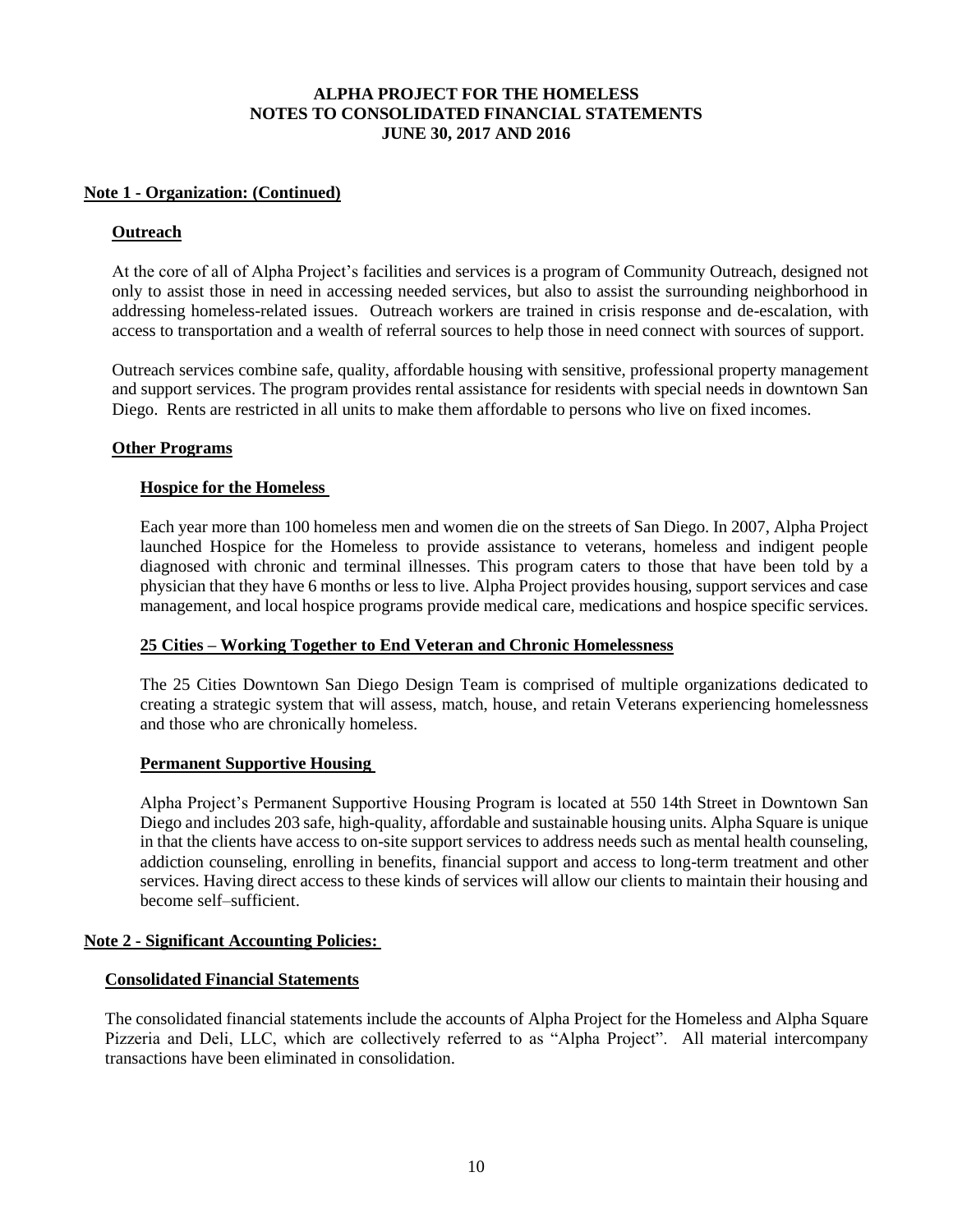## **Note 2 - Significant Accounting Policies (Continued)**

#### **Accounting Method**

The consolidated financial statements of Alpha Project have been prepared on the accrual basis of accounting which is in accordance with accounting principles generally accepted in the United States of America (U.S. GAAP) and, accordingly, reflect all significant receivables, payables, and other liabilities.

#### **Financial Statement Presentation**

The consolidated financial statements present information regarding the financial position and activities according to three classes of net assets: unrestricted net assets, temporarily restricted net assets and permanently restricted net assets.

- Unrestricted net assets Net assets not subject to donor imposed stipulations.
- Temporarily restricted net assets Net assets subject to donor imposed stipulations that will be met by actions of Alpha Project and/or the passage of time. When a donor stipulated time restriction ends or a purpose restriction is accomplished, temporarily restricted net assets are reclassified to unrestricted net assets and reported in the statement of activities as net assets released from restrictions.
- Permanently restricted net assets Net assets subject to donor imposed stipulations requiring that they be maintained permanently by Alpha Project. The income from these assets is available for either general operations or specific programs as specified by the donor.

The FASB has issued reporting standards for endowments of not-for-profit organizations subject to an enacted version of the Uniform Prudent Management of Institutional Funds Act (UPMIFA), and enhanced disclosures for all endowment funds. The standards provide guidance on classifying the net assets associated with donorrestricted endowment funds held by organizations that are subject to an enacted version of UPMIFA, which serves as a model act for states to modernize their laws governing donor-restricted endowment funds. The standards also require additional disclosures about endowments (both donor-restricted funds and boarddesignated funds) to enable users of financial statements to understand the net asset classification, net asset composition, changes in net asset composition, spending policies, and related investment policies of its endowment funds.

## **Estimates**

The preparation of consolidated financial statements in conformity with accounting principles generally accepted in the United States of America requires management to make estimates and assumptions that affect the reported amounts of assets and liabilities and disclosure of contingent assets and liabilities at the date of the consolidated financial statements and the reported amounts of revenues and expenses during the reporting period. Actual results could differ from those estimates.

## **Risks and Uncertainties**

Alpha Project invests in various types of investment securities which are exposed to various risks, such as interest rate, market, and credit risks. Due to the level of risk associated with certain investment securities, it is at least reasonably possible that changes in the values of investment securities will occur in the near term and such changes could materially affect the amounts reported in the consolidated statements of financial position.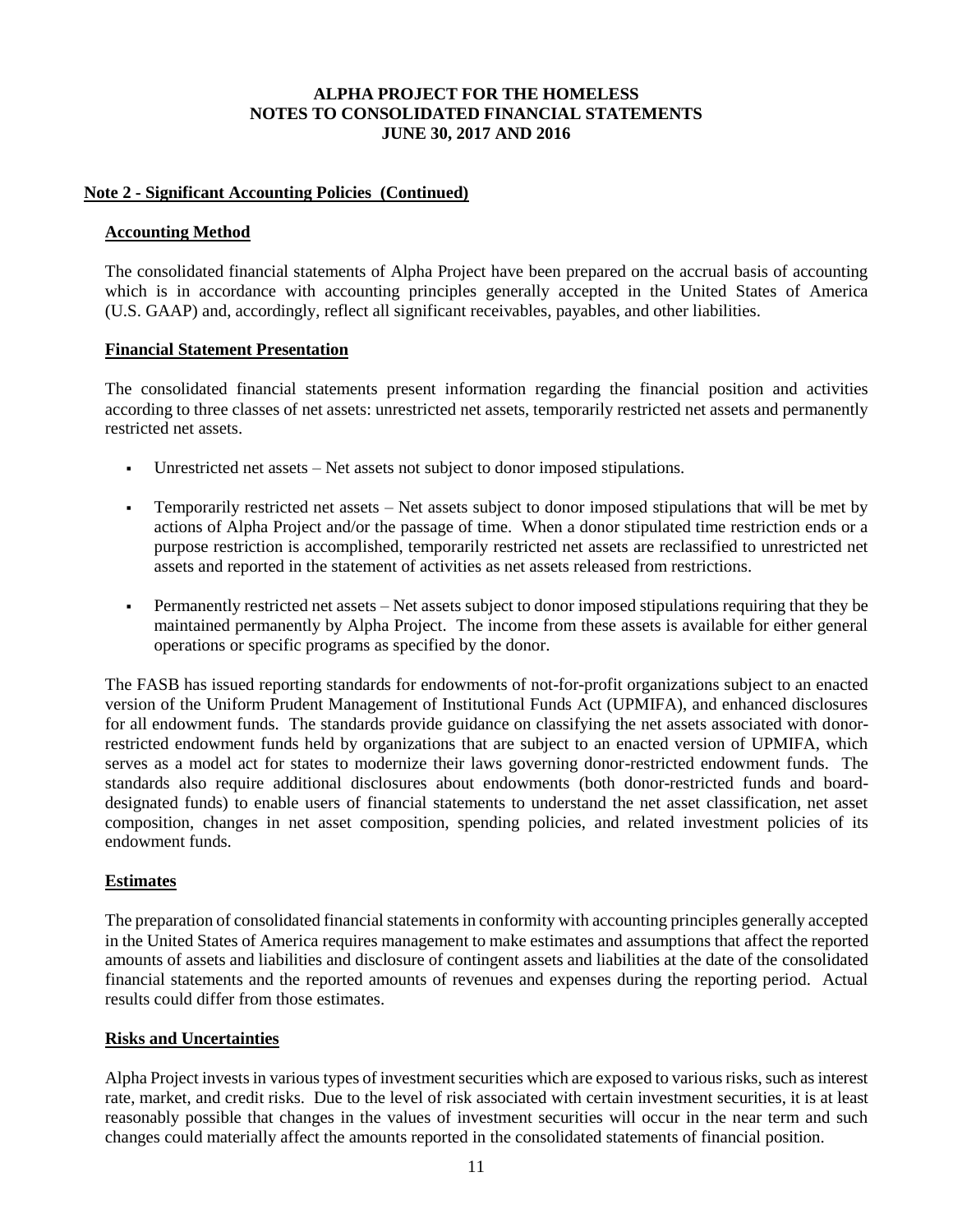## **Note 2 - Significant Accounting Policies : (Continued)**

## **Fair Value Measurements**

Fair value accounting standards define fair value, establish a framework for measuring fair value, outline a fair value hierarchy based on inputs used to measure fair value and enhance disclosure requirements for fair value measurements. The fair value hierarchy distinguishes between market participant assumptions based on market data obtained from sources independent of the reporting entity (observable inputs that are classified within Level 1 or 2 of the hierarchy) and the reporting entity's own assumptions about market participant assumptions (unobservable inputs classified within Level 3 of the hierarchy).

- Level 1 inputs are quoted prices in active markets for identical investments that the investment manager has the ability to access at the measurement date.
- Level 2 inputs are inputs other than quoted prices included within Level 1 that are observable for the investment, either directly or indirectly.
- Level 3 inputs are unobservable inputs for the investment.

Alpha Project's consolidated statements of financial position include the following financial instruments that are required to be measured at fair value on a recurring basis:

- Investments in mutual funds and corporate stocks are considered Level 1 assets and are reported at fair value based on quoted prices in active markets for identical assets at the measurement date.
- Investments in mortgage-backed securities are considered Level 2 assets and are reported at fair value based on quoted prices in active markets for similar assets at the measurement date.
- Beneficial interest in endowment funds held at San Diego Foundation is considered a Level 3 asset which represents the fair value of the underlying assets as reported by San Diego Foundation (Note 6).

## **Allowance for Doubtful Accounts**

Bad debts are recognized on the allowance method based on historical experience and management's evaluation of outstanding receivables. Management believes that all grants and contracts receivable were fully collectible; therefore, no allowance for doubtful grants and contracts receivable was recorded at June 30, 2017 and 2016.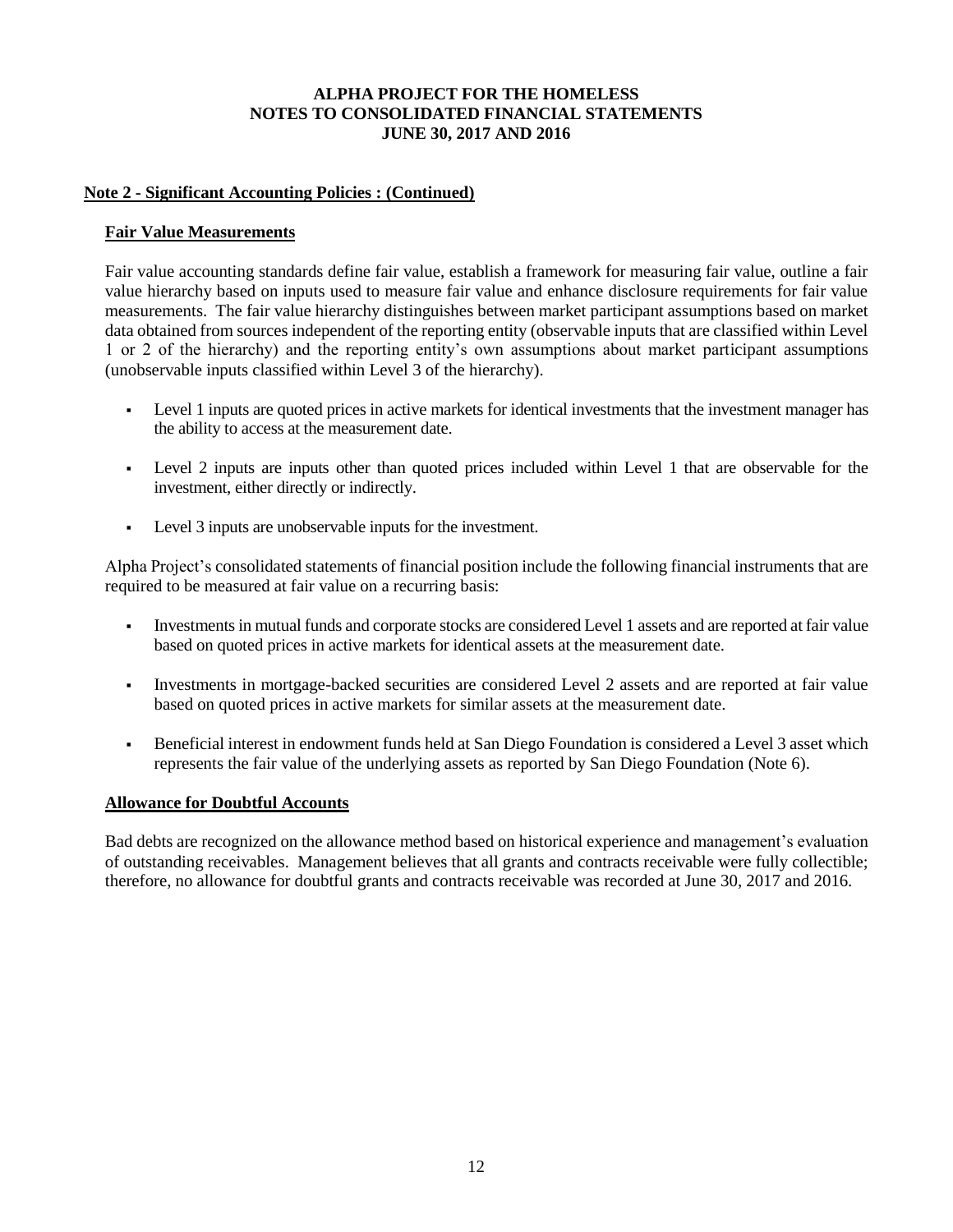## **Note 2 - Significant Accounting Policies : (Continued)**

#### **Capitalization and Depreciation**

Alpha Project capitalizes all expenditures in excess of \$500 for property and equipment at cost, while donations of property and equipment are recorded at their estimated fair values. Such donations are reported as unrestricted support unless the donor has restricted the donated asset to a specific purpose. Assets donated with explicit restrictions regarding their use and contributions of cash that must be used to acquire property and equipment are reported as restricted support. Absent donor stipulations regarding how long these donated assets must be maintained, Alpha Project reports expirations of donor restrictions when the donated or acquired assets are placed in service as instructed by the donor. Alpha Project reclassifies temporarily restricted net assets to unrestricted net assets at that time. Property and equipment is depreciated using the straight-line method over the estimated useful asset lives as follows:

| Buildings and improvements        | 7 - 40 years |
|-----------------------------------|--------------|
| Equipment, furniture and fixtures | 5 - 7 years  |
| Vehicles                          | 5 - 7 years  |

Depreciation totaled \$143,486 and \$141,824 for the years ended June 30, 2017 and 2016, respectively.

Maintenance, repairs and minor renewals are charged to operations as incurred. Upon sale or disposition of property and equipment, the asset account is relieved of the cost and the accumulated depreciation account is charged with depreciation taken prior to the sale and any resultant gain or loss is credited or charged to earnings.

#### **Impairment of Real Estate**

Alpha Project reviews its investment in real estate for impairment whenever events and changes in circumstances indicate that the carrying value of such property may not be recoverable. Recoverability is measured by a comparison of the carrying amount of the real estate to the future net undiscounted net cash flows expected to be generated by the property and any estimated proceeds from the eventual disposition of the real estate. If the real estate is considered to be impaired, the impairment to be recognized is measured at the amount by which the carrying amount of real estate exceeds the fair value of such property. There were no impairment losses recognized in 2017 and 2016.

#### **Compensated Absences**

Accumulated unpaid vacation totaling \$153,833 and \$127,106 at June 30, 2017 and 2016, respectively, is accrued when incurred and included in accrued expenses.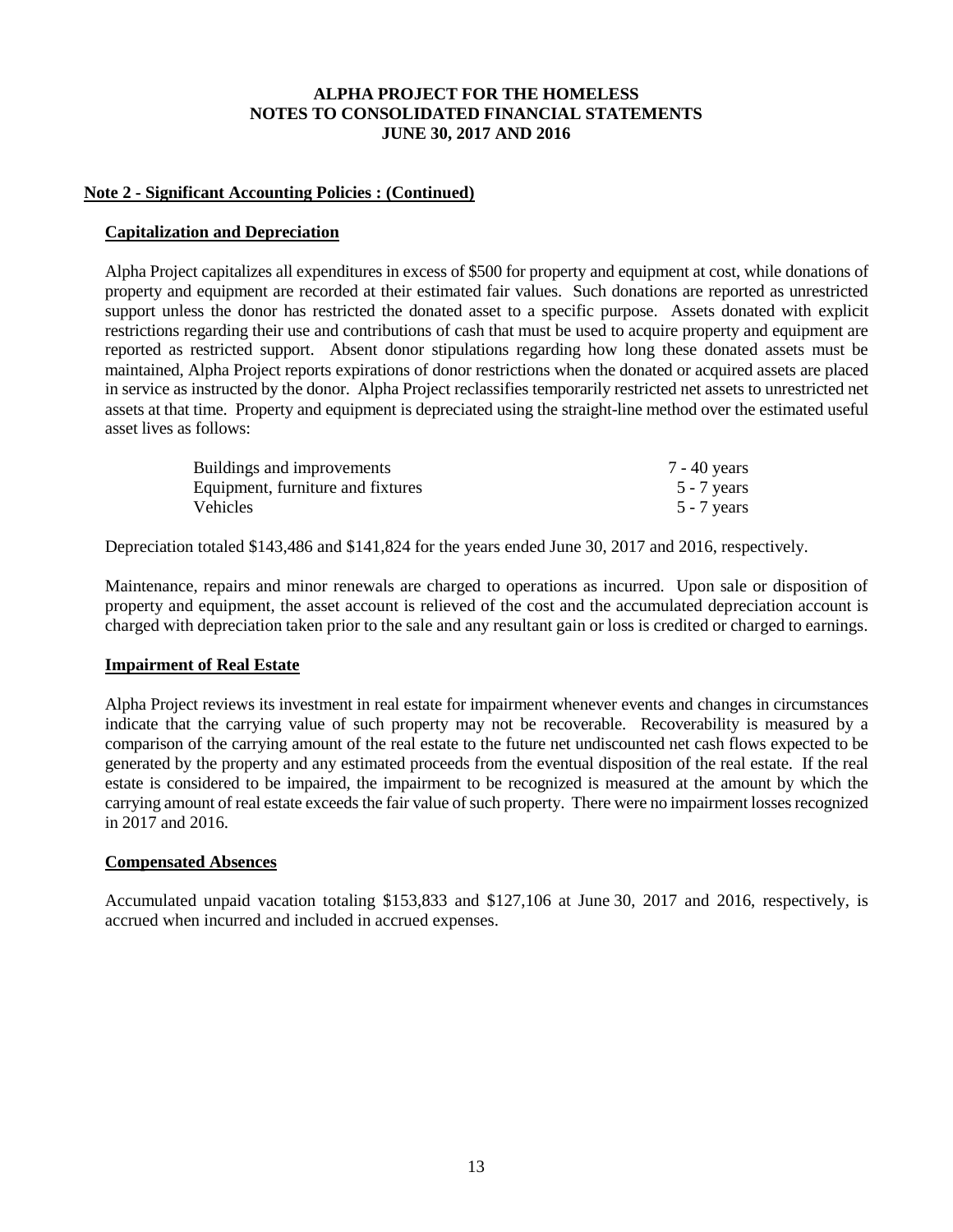## **Note 2 - Significant Accounting Policies : (Continued)**

#### **Revenue Recognition**

Grants and contracts revenue are recognized in the period in which the related work is performed in accordance with the terms of the grant or contract. Grants and contracts receivable are recorded when revenue earned under a grant or contract exceeds the cash received. Deferred revenue is recorded when cash received under a grant or contract exceeds the revenue earned.

Contributions are recognized when the donor makes a promise to give to Alpha Project that is in substance, unconditional. Contributions that are restricted by the donor are reported as increases in unrestricted net assets if the restriction expires in the fiscal year in which the contributions are recognized. All other donor-restricted contributions are reported as increases in temporarily or permanently restricted net assets depending on the nature of the restrictions. When a restriction expires, temporarily restricted net assets are reclassified to unrestricted net assets.

#### **Donated Services and Materials**

Alpha Project utilizes the services of many volunteers throughout the year. This contribution of services by the volunteers is not recognized in the financial statements unless the services received (a) create or enhance nonfinancial assets or (b) require specialized skills which are provided by individuals possessing those skills and would typically need to be purchased if not provided by donation. The donated services for the years ended June 30, 2017 and 2016, did not meet the requirements above, therefore no amounts were recognized in the financial statements.

Alpha Project has received substantial donations of materials, food and supplies. The donations of materials, food and supplies are recorded at their fair value and totaled \$1,876,303 and \$1,086,372 for the years ended June 30, 2017 and 2016 respectively, and have been reported as in-kind contributions and expenses.

## **Concentration of Credit Risk**

Alpha Project maintains its cash in bank deposit accounts which, at times, may exceed federally insured limits. Alpha Project has not experienced any losses in such accounts. Alpha Project believes it is not exposed to any significant credit risk on cash and cash equivalents.

## **Cash and Cash Equivalents**

For purposes of the consolidated statements of cash flows, Alpha Project considers all highly liquid investment instruments purchased with a maturity of three months or less to be cash equivalents.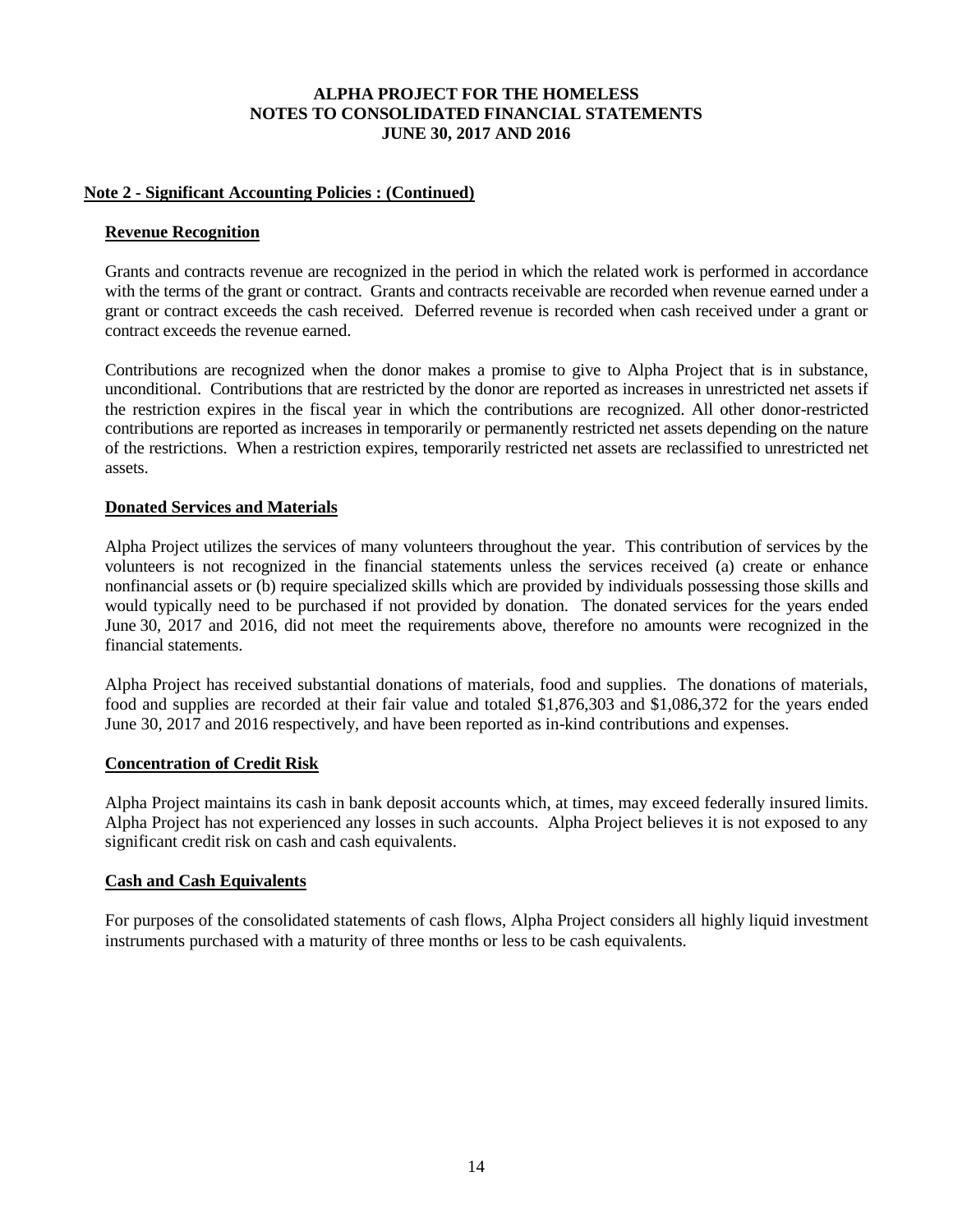## **Note 2 - Significant Accounting Policies : (Continued)**

#### **Subsequent Events**

Corporate stocks:

Alpha Project has evaluated subsequent events through October 24, 2017, which is the date the consolidated financial statements are available for issuance, and concluded that there were no events or transactions that needed to be disclosed.

#### **Note 3 - Fair Value Measurements:**

The following table summarizes assets measured at fair value by classification within the fair value hierarchy at June 30:

|                                  |                                      |                     | 2017 |                     |    |                             |
|----------------------------------|--------------------------------------|---------------------|------|---------------------|----|-----------------------------|
|                                  | <b>Quoted Prices</b>                 | Significant         |      |                     |    |                             |
|                                  | in Active                            | Other               |      | Significant         |    |                             |
|                                  | Markets for                          | Observable          |      | Unobservable        |    |                             |
|                                  | <b>Identical Assets</b><br>(Level 1) | Inputs<br>(Level 2) |      | Inputs<br>(Level 3) |    | Balance at<br>June 30, 2017 |
| Mutual funds:                    |                                      |                     |      |                     |    |                             |
| Growth funds                     | \$<br>173,534                        | \$                  | \$   |                     | \$ | 173,534                     |
| Growth and income funds          | 48,990                               |                     |      |                     |    | 48,990                      |
| Income funds                     | 49,448                               |                     |      |                     |    | 49,448                      |
| Corporate stocks:                |                                      |                     |      |                     |    |                             |
| Domestic equities                | 29,398                               |                     |      |                     |    | 29,398                      |
| Mortgage-backed securities       |                                      | 1,637               |      |                     |    | 1,637                       |
| Beneficial interest in endowment |                                      |                     |      |                     |    |                             |
| funds (Note 6)                   |                                      |                     |      | 55,484              |    | 55,484                      |
|                                  | 301,370                              | 1,637               | \$   | 55,484              | S  | 358,491                     |
|                                  |                                      |                     | 2016 |                     |    |                             |
|                                  | <b>Quoted Prices</b>                 | Significant         |      |                     |    |                             |
|                                  | in Active                            | Other               |      | Significant         |    |                             |
|                                  | Markets for                          | Observable          |      | Unobservable        |    |                             |
|                                  | <b>Identical Assets</b>              | Inputs              |      | Inputs              |    | Balance at                  |
|                                  | (Level 1)                            | (Level 2)           |      | (Level 3)           |    | June 30, 2016               |
| Mutual funds:                    |                                      |                     |      |                     |    |                             |
| Growth funds                     | \$<br>143,454                        | \$                  | \$   |                     | \$ | 143,454                     |
| Growth and income funds          | 43,283                               |                     |      |                     |    | 43,283                      |

| Mortgage-backed securities       | $\overline{\phantom{0}}$               | 2,072 |                | 2,072   |
|----------------------------------|----------------------------------------|-------|----------------|---------|
| Beneficial interest in endowment |                                        |       |                |         |
| funds (Note $6$ )                | $\overline{\phantom{0}}$               |       | 51.623         | 51,623  |
|                                  | 240.523                                | 2.072 | 51,623         | 294,218 |
|                                  |                                        |       |                |         |
| $\mathbf{a}$                     | $\mathbf{1}$ $\mathbf{2}$ $\mathbf{3}$ |       | $\cdot$ $\sim$ |         |

 $1$ Encome funds  $42,245$   $42,245$ 

Domestic equities 11,541 - 11,541 - 11,541 - 11,541

The reconciliation for financial instruments measured at fair value on a recurring basis as significant unobservable inputs (Level 3) are included in the Note as indicated above.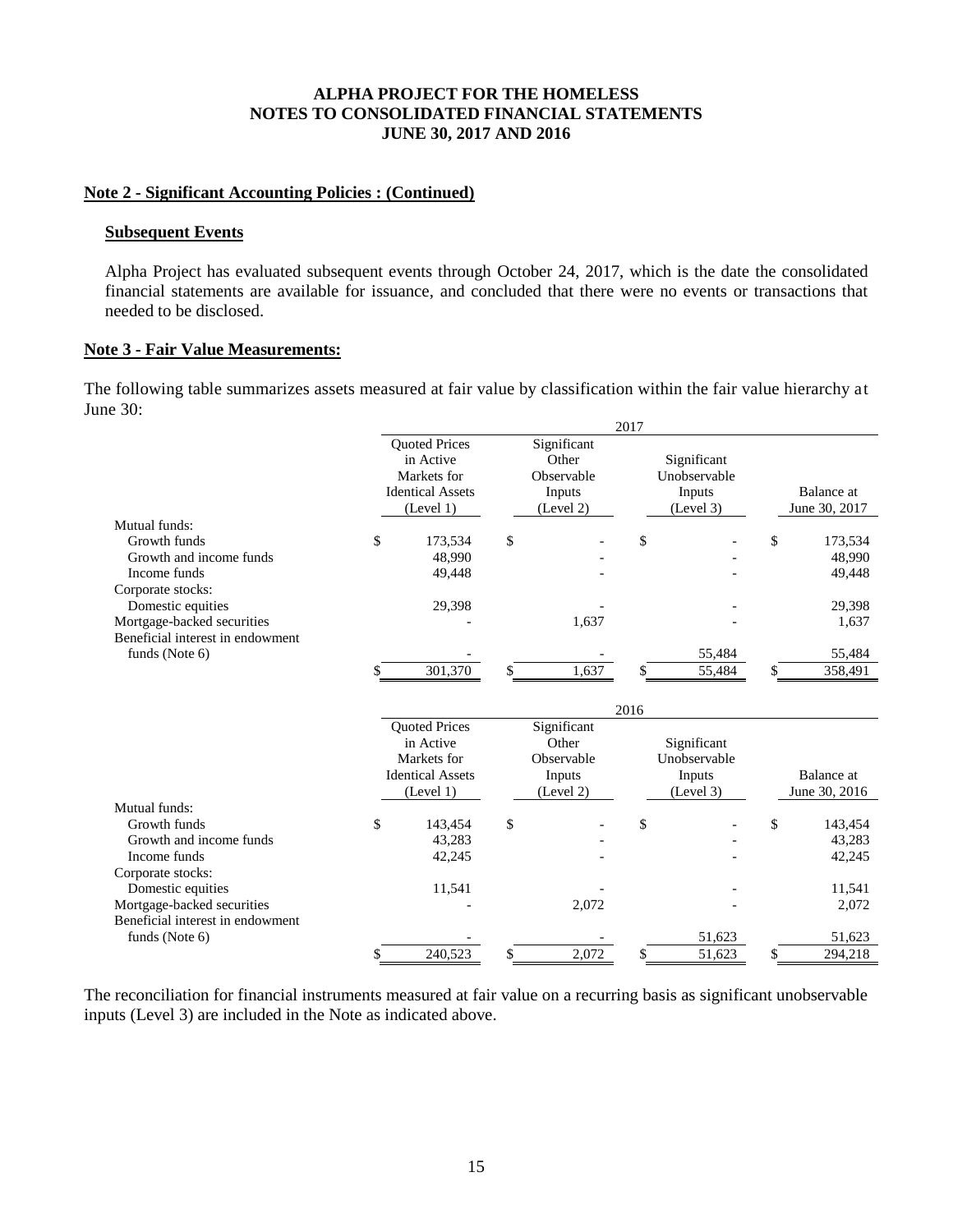#### **Note 3 - Fair Value Measurements: (Continued)**

The following table represents Alpha Project's Level 3 financial instruments, the valuation techniques used to measure the fair value of the financial instruments, and the significant unobservable inputs and the range of values for those inputs for the years ended June 30:

|                                           |               | 2017                                                                  |              |             |
|-------------------------------------------|---------------|-----------------------------------------------------------------------|--------------|-------------|
|                                           |               | Principal                                                             |              | Significant |
|                                           |               | Valuation                                                             | Unobservable | Input       |
| Instrument                                | Fair Value    | Technique                                                             | Inputs       | Values      |
| Beneficial interest in<br>endowment funds | \$.<br>55,484 | Valuation of underlying assets as<br>provided by San Diego Foundation | Base price   | N/A         |
|                                           |               | 2016                                                                  |              |             |
|                                           |               | Principal                                                             |              | Significant |
|                                           |               | Valuation                                                             | Unobservable | Input       |
| Instrument                                | Fair Value    | Technique                                                             | Inputs       | Values      |
| Beneficial interest in<br>endowment funds | \$<br>51,623  | Valuation of underlying assets as<br>provided by San Diego Foundation | Base price   | N/A         |

## **Note 4 - Investments:**

Investments consist of the following at June 30:

|                            | 2017    | 2016    |
|----------------------------|---------|---------|
| Mutual funds               | 271,972 | 228,982 |
| Corporate stocks           | 29,398  | 11,541  |
| Mortgage-backed securities | 1.637   | 2,072   |
| <b>Total Investments</b>   | 303,007 | 242,595 |

The following schedule summarizes the investment return presented in the consolidated statements of activities for the years ended June 30:

|                                   | Unrestricted | Temporarily<br>Restricted | Total<br>2017 |
|-----------------------------------|--------------|---------------------------|---------------|
| Interest and dividends            | 14,598       | $\overline{\phantom{0}}$  | 14,598        |
| Net realized and unrealized gains | 34,993       | 5,944                     | 40,937        |
| Investment fees                   | (3,691)      | $\overline{\phantom{0}}$  | (3,691)       |
| <b>Total Investment Income</b>    | 45,900       | 5.944                     | 51,844        |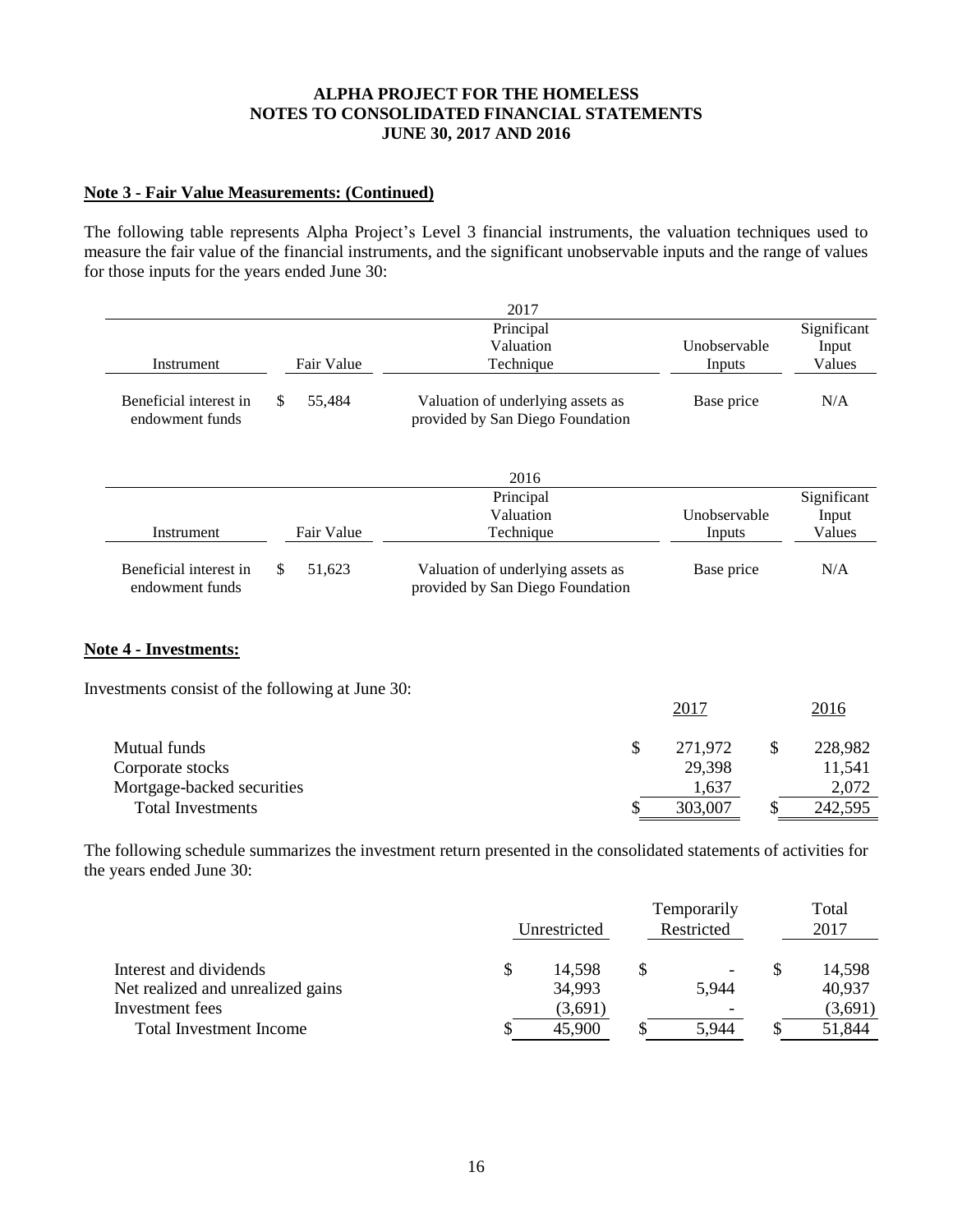#### **Note 4 - Investments: (Continued)**

|                                    | Unrestricted | Temporarily<br>Restricted | Total<br>2016            |    |         |
|------------------------------------|--------------|---------------------------|--------------------------|----|---------|
| Interest and dividends             |              | 2.177                     | -                        |    | 2,177   |
| Net realized and unrealized losses |              | (4,214)                   | (1,098)                  |    | (5,312) |
| Investment fees                    |              | (1,676)                   | $\overline{\phantom{0}}$ |    | (1,676) |
| <b>Total Investment Loss</b>       |              |                           | (1.098)                  | κD | (4,811  |

#### **Note 5 - Property and Equipment:**

Property and equipment consist of the following at June 30:

|                                   |   | 2017        |   | 2016        |
|-----------------------------------|---|-------------|---|-------------|
| Land                              | S | 992,592     | S | 992,592     |
| Buildings and improvements        |   | 1,470,314   |   | 1,222,231   |
| Equipment, furniture and fixtures |   | 416,927     |   | 309,974     |
| <b>Vehicles</b>                   |   | 1,143,355   |   | 1,132,290   |
| Construction in progress          |   | 6.645       |   | 93,685      |
| Subtotal                          |   | 4,029,833   |   | 3,750,772   |
| Less: Accumulated depreciation    |   | (1,964,621) |   | (1,990,742) |
| Property and Equipment, Net       |   | 2,065,212   |   | 1,760,030   |

## **Note 6 - Beneficial Interest in Endowment Funds:**

Alpha Project has a beneficial interest in endowment funds held at San Diego Foundation, which are classified as permanently restricted as these investments must be maintained in perpetuity. The beneficial interest is invested in a portfolio of equity and debt securities, which is structured for long-term return consisting of 28% international equities, 24% domestic equities, 20% alternative investments, 17% fixed income, 7% real estate and 4% commodities.

The activity in the beneficial interest in endowment funds consisted of the following for the years ended June 30:

|                              |  | 2016    |         |  |
|------------------------------|--|---------|---------|--|
| Balance at Beginning of Year |  | 51.623  | 55,003  |  |
| Investment gain (loss)       |  | 5,944   | (1,098) |  |
| <b>Distributions</b>         |  | (2,083) | (2,282) |  |
| Balance at End of Year       |  | 55,484  | 51,623  |  |

#### **Note 7 - Line-of-Credit:**

Alpha Project has an unsecured line-of-credit with Wells Fargo in the amount of \$150,000 with interest at the bank's prime rate plus 1.75% (6% at June 30, 2017). The outstanding balance totaled \$73,723 and \$116,552 at June 30, 2017 and 2016, respectively.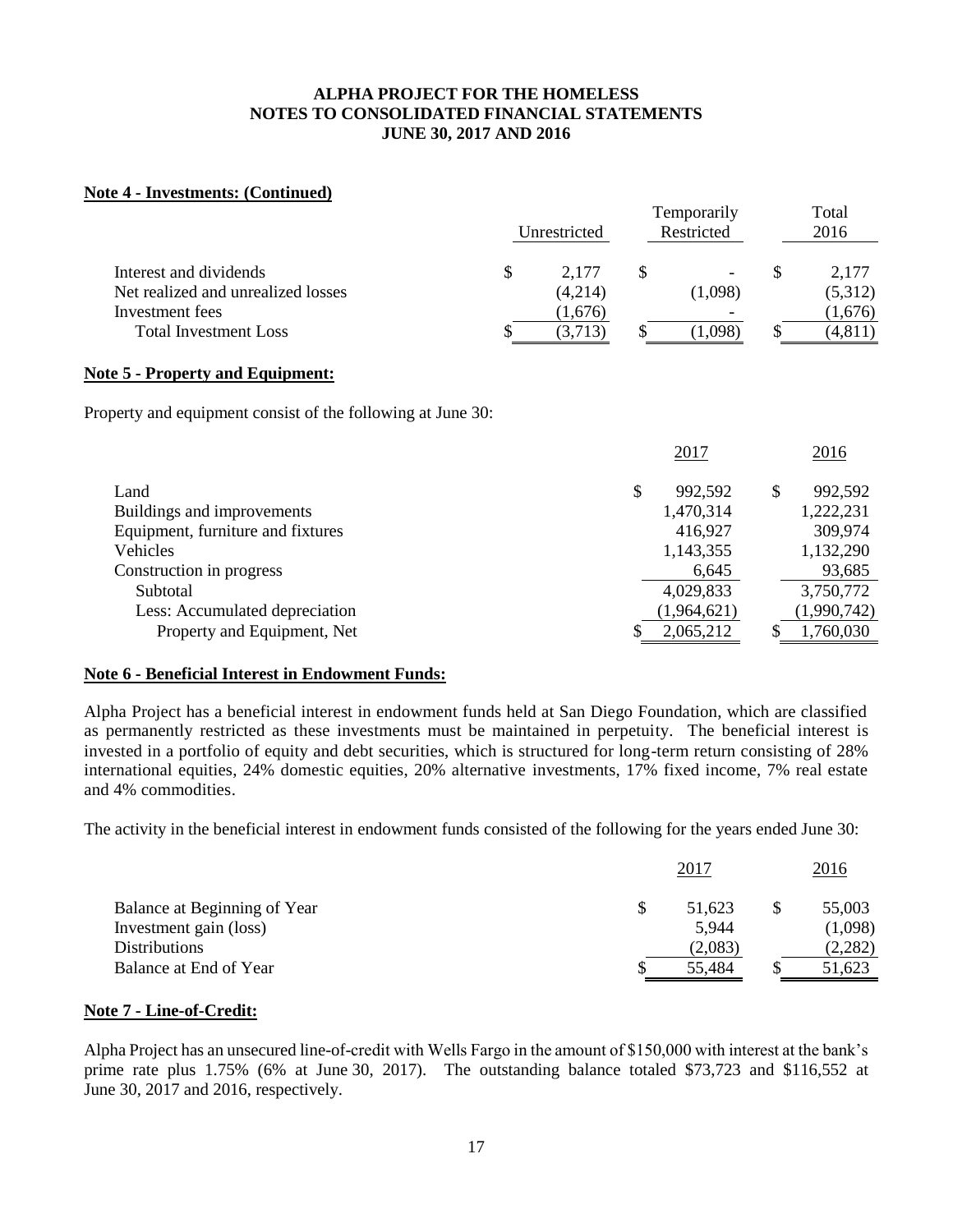## **Note 8 - Notes Payable:**

Notes payable consist of the following at June 30:

|                                                                                                                                                                                                                                                                                                                                 | 2017    | 2016         |
|---------------------------------------------------------------------------------------------------------------------------------------------------------------------------------------------------------------------------------------------------------------------------------------------------------------------------------|---------|--------------|
| Note payable to Wells Fargo, payable in monthly payments of \$4,920<br>including interest at 4.25%, due November 2016. Secured by real property.                                                                                                                                                                                | \$      | \$<br>25,939 |
| Note payable to the Community Development Commission of the City<br>of Vista, payable in interest only payments at 3.00% from residual<br>receipts, accrued interest and principal due August, 2053. Secured by<br>Interest payable totaled \$70,938 and \$67,187 at<br>real property.<br>June 30, 2017 and 2016, respectively. | 125,000 | 125,000      |
| Note payable to the County of San Diego Department of Housing and<br>Community Development, non-interest bearing, principal due July<br>2053. Secured by real property.                                                                                                                                                         | 235,000 | 235,000      |
| Note payable to California Bank & Trust, payable in monthly installments<br>of \$2,136 including interest at 4.744%, due May 2019. Secured by real<br>property.                                                                                                                                                                 | 346,050 | 354,806      |
| Note payable to the City of San Diego, noninterest bearing, no monthly<br>payments. Repayment only upon termination of the related housing<br>program. Secured by real property.                                                                                                                                                | 82,500  | 82,500       |
| Note payable to Ally, payable in monthly installments of \$614<br>including interest at 3.95%. Secured by a vehicle.                                                                                                                                                                                                            | 274     | 7,479        |
| Note payable to Ally, payable in monthly installments of \$594 including<br>interest at 3.95% due January 2019. Secured by a vehicle.                                                                                                                                                                                           | 10,347  | 16,897       |
| Note payable to Ally payable in monthly installments of \$593 including<br>interest at 2.94%, due February 2019. Secured by a vehicle.                                                                                                                                                                                          | 11,539  | 18,204       |
| Note payable to Ally Bank & Trust, payable in monthly installments of<br>\$637 including interest at 3.35%, due November 2020. Secured by a<br>vehicle.                                                                                                                                                                         | 24,063  | 30,817       |
| Note payable to Ford Credit, payable in monthly installments of \$513<br>including interest at 4.39%. Secured by a vehicle.                                                                                                                                                                                                     | 25,192  |              |
| Note payable to Ford Credit, payable in monthly installments of \$513<br>including interest at 3.39%. Secured by a vehicle.                                                                                                                                                                                                     | 25,193  |              |

(Continued)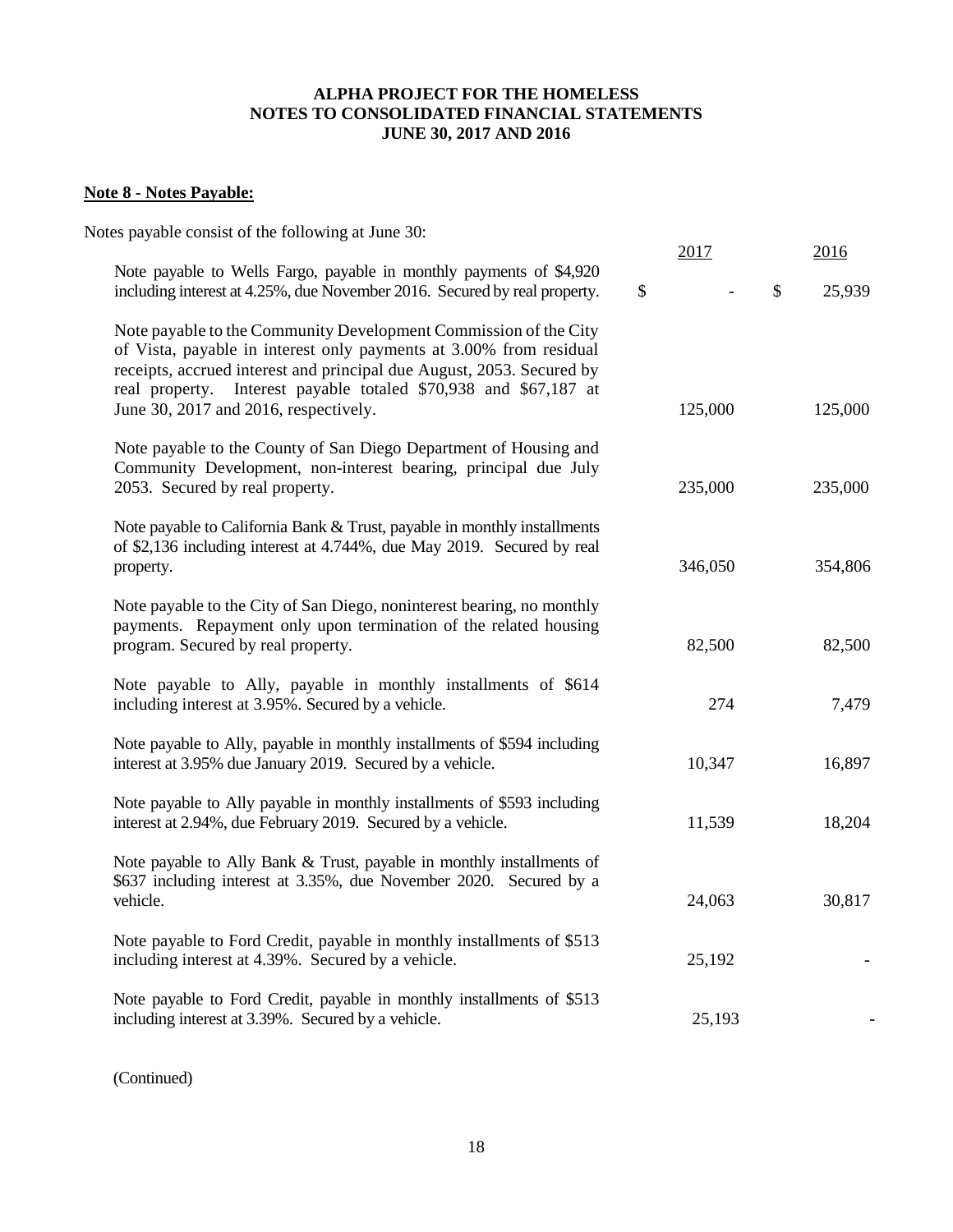## **Note 8 - Notes Payable: (Continued)**

|                                                                        | 2017         | 2016      |
|------------------------------------------------------------------------|--------------|-----------|
| Note payable to GM Financial, payable in monthly installments of \$556 |              |           |
| including interest at 3.39%. Secured by a vehicle.                     | \$<br>26,355 | \$        |
| <b>Total Notes Payable</b>                                             | 911,513      | 896,642   |
| <b>Less: Current Portion</b>                                           | (46, 555)    | (61, 834) |
| Notes Payable, Net of Current Portion                                  | 864,958      | 834,808   |
| Future principal payments on the notes payable are as follows:         |              |           |
| <b>Years Ended</b>                                                     |              |           |
| June 30                                                                |              |           |
| 2018                                                                   | \$<br>46,555 |           |
| 2019                                                                   | 42,063       |           |
| 2020                                                                   | 35,296       |           |
| 2021                                                                   | 31,685       |           |
| 2022                                                                   | 736,644      |           |
| Thereafter                                                             | 19,270       |           |
| Total                                                                  | 911,513      |           |
|                                                                        |              |           |

## **Note 9 - Temporarily Restricted Net Assets:**

Temporarily restricted net assets are available for the following purposes at June 30:

|                                                | 2017   | 2016   |
|------------------------------------------------|--------|--------|
| Hospice                                        | 18,241 | 35,989 |
| Unappropriated endowment earnings              | 5,484  | 1,623  |
| Vehicle                                        | 585    |        |
| Facility improvements / Father Joe's Villages  |        | 47,528 |
| <b>Total Temporarily Restricted Net Assets</b> | 24,310 | 85,140 |

Net assets totaling \$118,950 and \$151,080 were released from donor restrictions during the years ended June 30, 2017 and 2016, respectively, by incurring expenses satisfying the purpose or time restrictions specified by donors.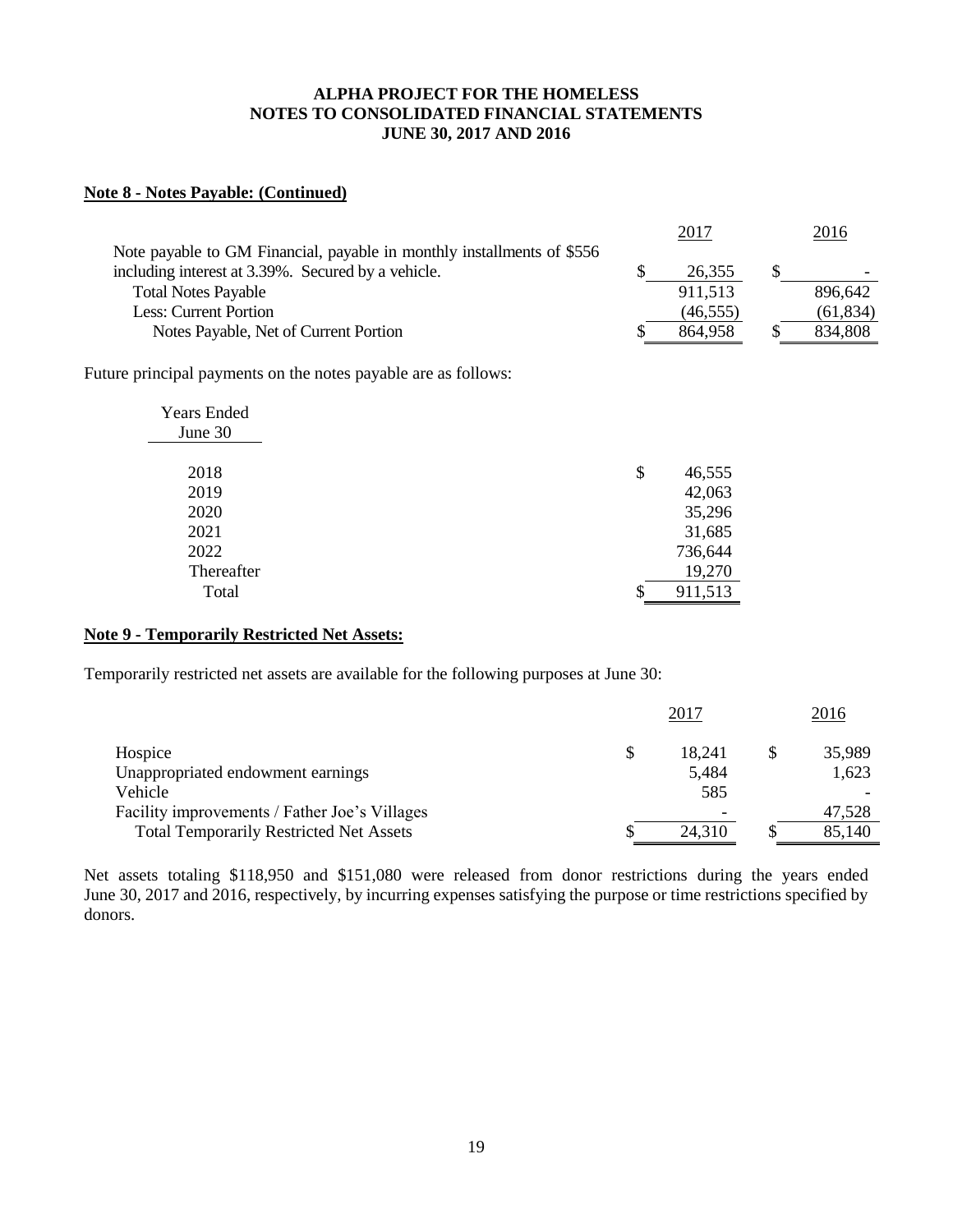#### **Note 10 - Endowment Net Assets:**

The endowment funds of Alpha Project are held by San Diego Foundation (the "Foundation"). The Foundation manages the funds in accordance with UPMIFA. The Foundation's objective is to maintain the purchasing power (real value) of the endowment funds. However, from time to time, the fair value of the assets in the endowment fund may fall below the level that the donors require Alpha Project to retain as a fund of perpetual duration. Alpha Project classifies permanently restricted net assets held by the Foundation as:

- The original value of gifts donated to the fund
- The original value of Alpha Project funds transferred to the fund
- The original value of subsequent gifts donated to the fund

From time to time, the fair value of the assets associated with individual donor-restricted endowment funds may fall below the level that the donor or UPMIFA requires Alpha Project to retain as a fund of perpetual duration. In accordance with generally accepted accounting principles, there were no deficiencies of this nature that are reported in unrestricted net assets at June 30, 2017 and 2016.

The Foundation has adopted investment and spending policies for endowment funds that:

- Protect the invested assets
- Preserve spending capacity of the fund income
- Maintain a diversified portfolio of assets that meet investment return objectives while keeping risk at a level commensurate with that of the median fund in comparable foundations
- Comply with applicable laws

The Foundation's endowment funds are invested in a portfolio of equity and debt securities, which is structured for long-term total return. The Foundation's spending policy is to disburse 5% annually, based upon endowment principal market value over the last 36 months. These calculations are made on a monthly basis. If the market value of the Endowment Principal of any fund, at the end of each month, is less than the initial value of all contributions made to the Endowment Principal, then distributions will be limited to interest and dividends received.

Endowment composition by type of fund and changes in endowment net assets as of and for the years ended June 30:

|                                                   | Temporarily<br>Restricted |   | Permanently<br>Restricted | Total    |
|---------------------------------------------------|---------------------------|---|---------------------------|----------|
| Endowment Net Assets at June 30, 2015             | 5,003                     | S | 50,000                    | 55,003   |
| Net realized and unrealized depreciation          | (1,098)                   |   |                           | (1,098)  |
| Appropriation of endowment assets for expenditure | (2, 282)                  |   |                           | (2, 282) |
| Endowment Net Assets at June 30, 2016             | 1,623                     |   | 50,000                    | 51,623   |
| Net realized and unrealized appreciation          | 5,944                     |   |                           | 5,944    |
| Appropriation of endowment assets for expenditure | (2,083)                   |   |                           | (2,083)  |
| Endowment Net Assets at June 30, 2017             | 5,484                     |   | 50,000                    | 55,484   |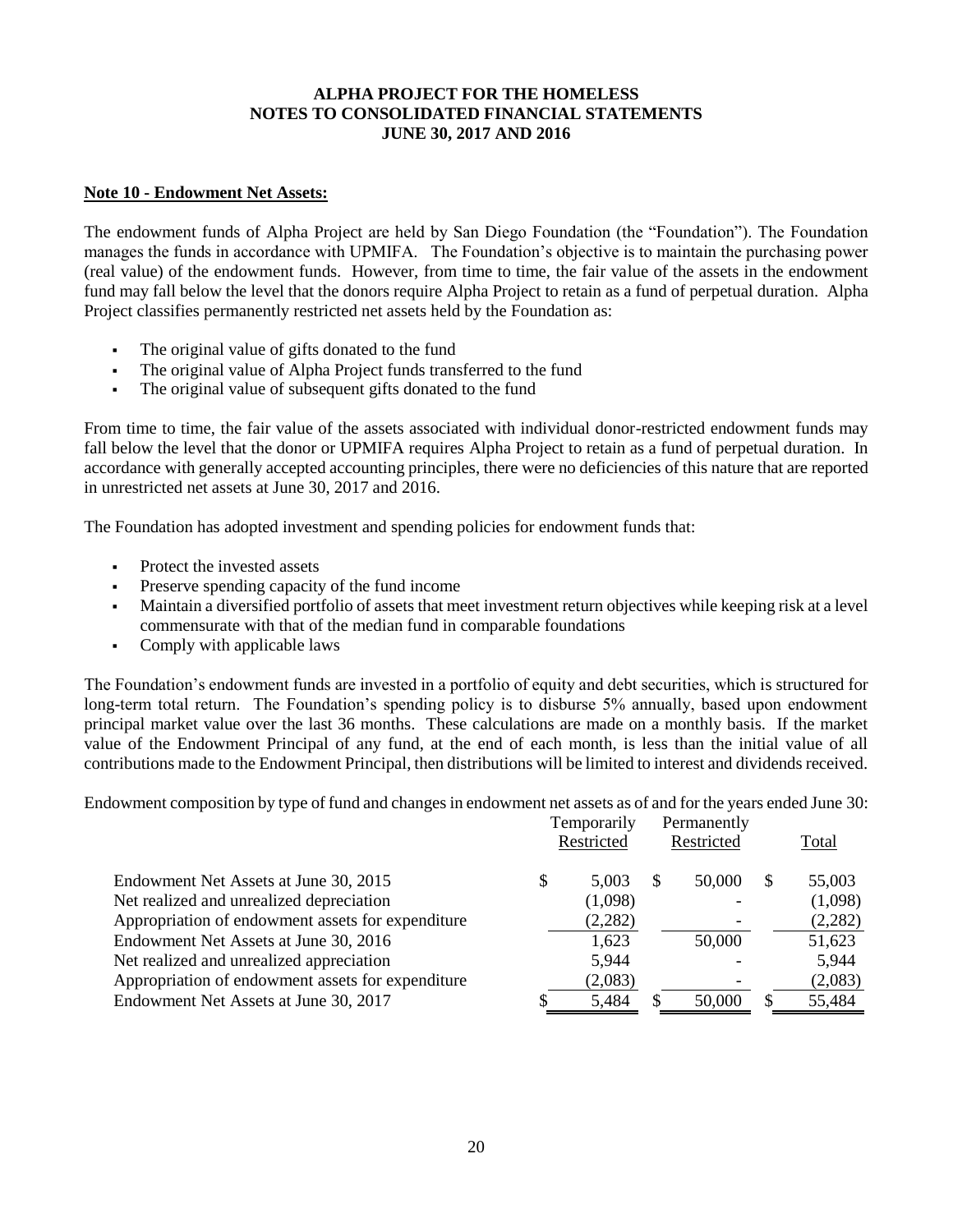#### **Note 11 - Commitments:**

#### **Operating Leases**

Alpha Project leases equipment under non-cancelable operating leases that expire at various dates through July 2019. Rental expense under these leases totaled \$50,316 and \$44,460 for the years ended June 30, 2017 and 2016, respectively, and is included in equipment rental.

Alpha Project leases office space, storage facilities and other facilities under leases on a month-to-month basis. Rental expense under these leases totaled \$52,332 and \$40,983 for the years ended June 30, 2017 and 2016, respectively.

The following is a schedule of future minimum lease payments under the leases:

| <b>Years Ended</b> |              |
|--------------------|--------------|
| June 30            |              |
|                    |              |
| 2018               | \$<br>54,849 |
| 2019               | 20,240       |
| 2020               | 486          |
| Total              | 75,575       |

## **Employee Benefit Plan**

Alpha Project established a 403(b) profit and sharing plan (the "Plan") covering all full-time employees of Alpha Project. Employees may defer up to 25% of their annual compensation, not to exceed the annual amount allowed by law. Alpha Project may contribute a discretionary matching contribution each year. There were no matching contributions for the years ended June 30, 2017 and 2016.

## **Capital Contributions and Operating Guarantees**

From time to time, Alpha Project will engage in various obligations with other nonprofit organizations to assist in providing permanent housing for graduates of the Casa Raphael and Casa Base programs. There was no outstanding recourse debt relating to these obligations at June 30, 2017 and 2016.

## **Development and Other Fees**

A developer fee was earned by Alpha Project for development services provided to Oxford Terrace Partners, LP, in the amount of \$1,109,603. The unpaid balance totaled \$436,277 at June 30, 2017 and 2016. Alpha Project did not receive any developer fee payments for the years ended June 30, 2017 and 2016.

Alpha Project has an agreement with CL Dellums, LP to provide development services for a fee not to exceed \$825,720. The unpaid balance totaled \$713,031 at June 30, 2017 and 2016. Alpha Project did not receive any developer fee payments for the years ended June 30, 2017 and 2016.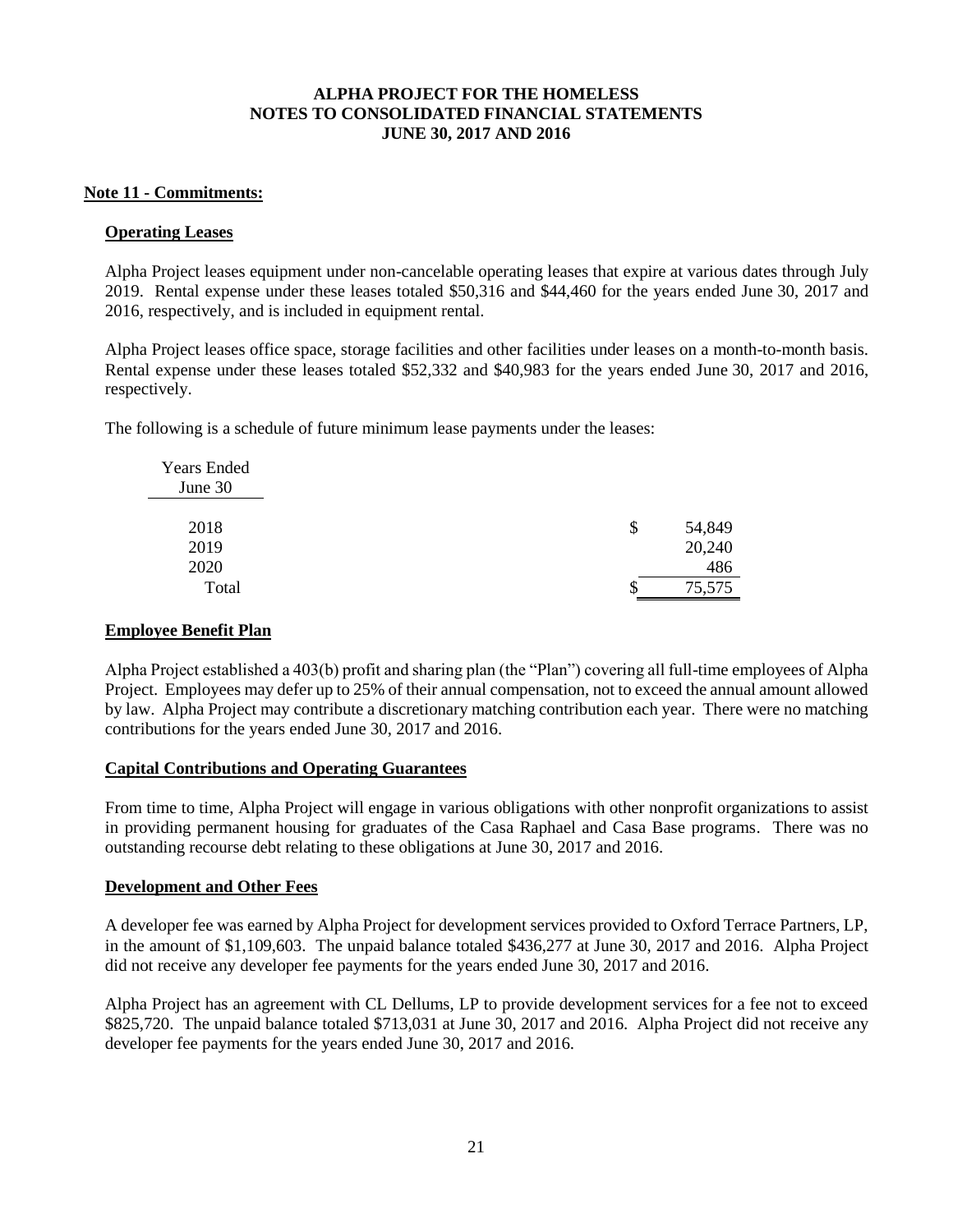#### **Note 11 - Commitments: (Continued)**

#### **Development and Other Fees (Continued)**

Alpha Project has an agreement with Chelsea Investment Corporation to provide development services for Alpha Square 9% and Alpha Square 4%. Alpha Project received \$343,701 and \$-0- for developer fees and \$200,000 and \$-0- for incentive leasing fees, for the years ended June 30, 2017 and 2016, respectively.

Due to restrictions on the funds available to pay the developer fees, the likelihood of collection of these amounts are not known and not assured as of the date of these financial statements, therefore, no amounts have been recorded as a receivable at June 30, 2017 and 2016.

#### **Note 12 - Contingency:**

Legal claims and lawsuits arise from time to time in the normal course of business. Alpha Project's management and legal counsel estimate that the potential claims against Alpha Project not covered by insurance, resulting from such litigation, would not materially affect the operations or financial condition of Alpha Project.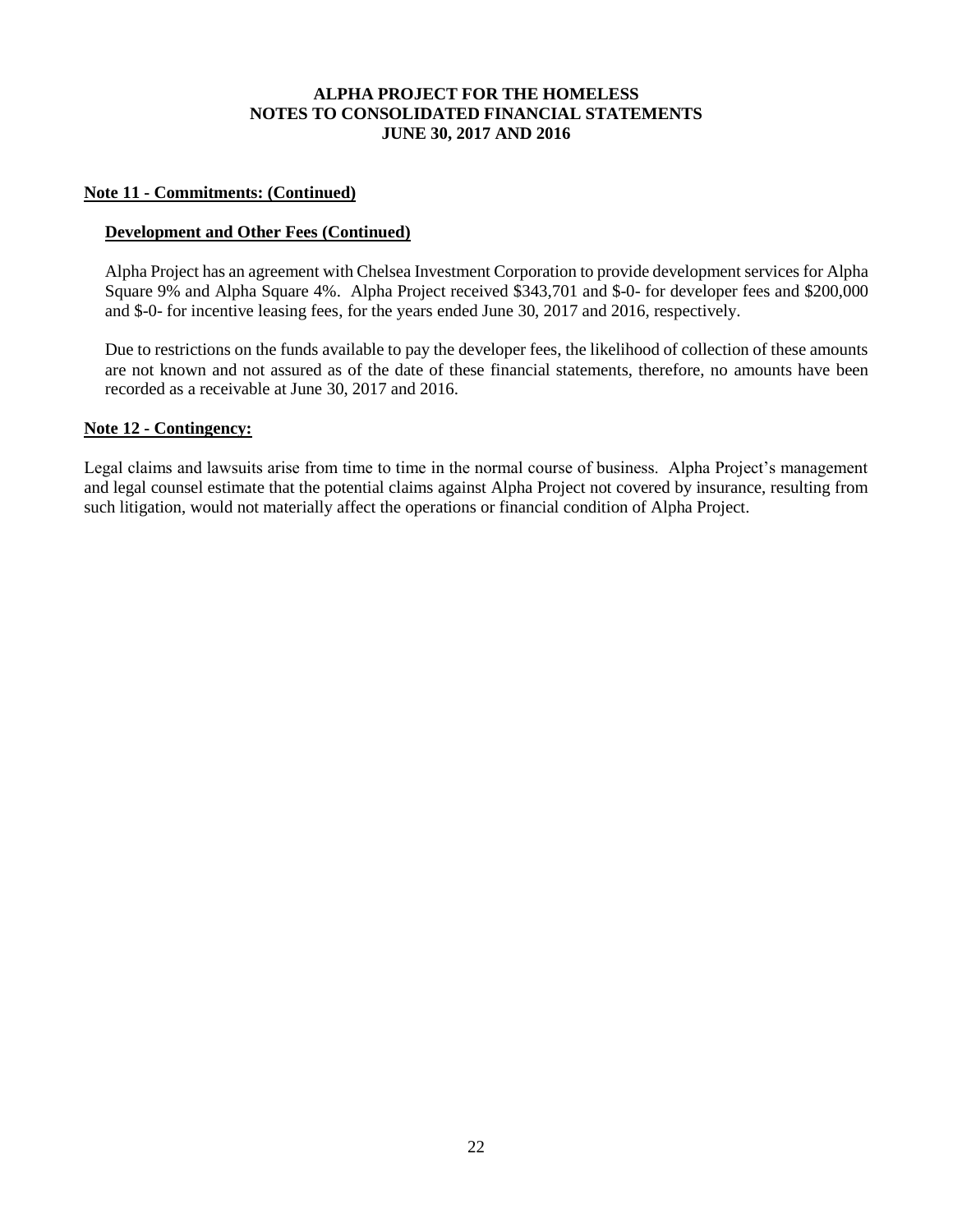## **ALPHA PROJECT FOR THE HOMELESS CONSOLIDATING SCHEDULE OF FINANCIAL POSITION FOR THE YEAR ENDED JUNE 30, 2017**

#### **ASSETS**

|                                        |    | Alpha Project |               | Alpha Square |               |              |               |              |  |
|----------------------------------------|----|---------------|---------------|--------------|---------------|--------------|---------------|--------------|--|
|                                        |    | for the       |               | Pizzeria and |               |              |               |              |  |
|                                        |    | Homeless      |               | Deli, LLC    |               | Eliminations |               | Consolidated |  |
| <b>Current Assets:</b>                 |    |               |               |              |               |              |               |              |  |
| Cash and cash equivalents              | \$ | 875,979       | \$            | 38,785       | \$            |              | \$            | 914,764      |  |
| Investments                            |    | 303,007       |               |              |               |              |               | 303,007      |  |
| Grants and contracts receivable        |    | 936,109       |               |              |               |              |               | 936,109      |  |
| Note Receivable                        |    | 497,787       |               |              |               | (497, 787)   |               |              |  |
| Prepaid expenses and deposits          |    | 7,807         |               |              |               |              |               | 7,807        |  |
| <b>Total Current Assets</b>            |    | 2,620,689     |               | 38,785       |               | (497, 787)   |               | 2,161,687    |  |
| <b>Noncurrent Assets:</b>              |    |               |               |              |               |              |               |              |  |
| Deposits                               |    | 1,189         |               |              |               |              |               | 1,189        |  |
| Property and equipment, net            |    | 1,729,148     |               | 336,064      |               |              |               | 2,065,212    |  |
| Beneficial interest in endowment funds |    | 55,484        |               |              |               |              |               | 55,484       |  |
| <b>Total Noncurrent Assets</b>         |    | 1,785,821     |               | 336,064      |               |              |               | 2,121,885    |  |
| <b>TOTAL ASSETS</b>                    | \$ | 4,406,510     | \$            | 374,849      | \$            | (497, 787)   | <sup>\$</sup> | 4,283,572    |  |
| <b>LIABILITIES AND NET ASSETS</b>      |    |               |               |              |               |              |               |              |  |
| <b>Current Liabilities:</b>            |    |               |               |              |               |              |               |              |  |
| Accounts payable                       | \$ | 53,613        | $\mathcal{S}$ | 3,328        | $\mathcal{S}$ |              | \$            | 56,941       |  |
| Accrued expenses                       |    | 175,939       |               | 3,172        |               |              |               | 179,111      |  |
| Line-of-credit payable                 |    | 73,923        |               |              |               |              |               | 73,923       |  |

| Line-of-credit payable                  | 13,923    |   |            |                       | 13,923    |
|-----------------------------------------|-----------|---|------------|-----------------------|-----------|
| Client trust                            | 24,527    |   |            |                       | 24,527    |
| Current portion of notes payable        | 46,555    |   |            |                       | 46,555    |
| <b>Total Current Liabilities</b>        | 374,557   |   | 6,500      |                       | 381,057   |
| <b>Noncurrent Liabilities:</b>          |           |   |            |                       |           |
| Notes payable, net of current portion   | 864,958   |   | 497,787    | (497, 787)            | 864,958   |
| Interest payable                        | 70,938    |   |            |                       | 70,938    |
| <b>Total Noncurrent Liabilities</b>     | 935,896   |   | 497,787    | (497, 787)            | 935,896   |
| <b>Total Liabilities</b>                | 1,310,453 |   | 504,287    | (497, 787)            | 1,316,953 |
| <b>Net Assets:</b>                      |           |   |            |                       |           |
| Unrestricted                            | 3,021,747 |   | (129, 438) |                       | 2,892,309 |
| Temporarily restricted                  | 24,310    |   |            |                       | 24,310    |
| Permanently restricted                  | 50,000    |   |            |                       | 50,000    |
| <b>Total Net Assets</b>                 | 3,096,057 |   | (129, 438) |                       | 2,966,619 |
| <b>TOTAL LIABILITIES AND NET ASSETS</b> | 4,406,510 | S | 374,849    | \$<br>(497, 787)<br>S | 4,283,572 |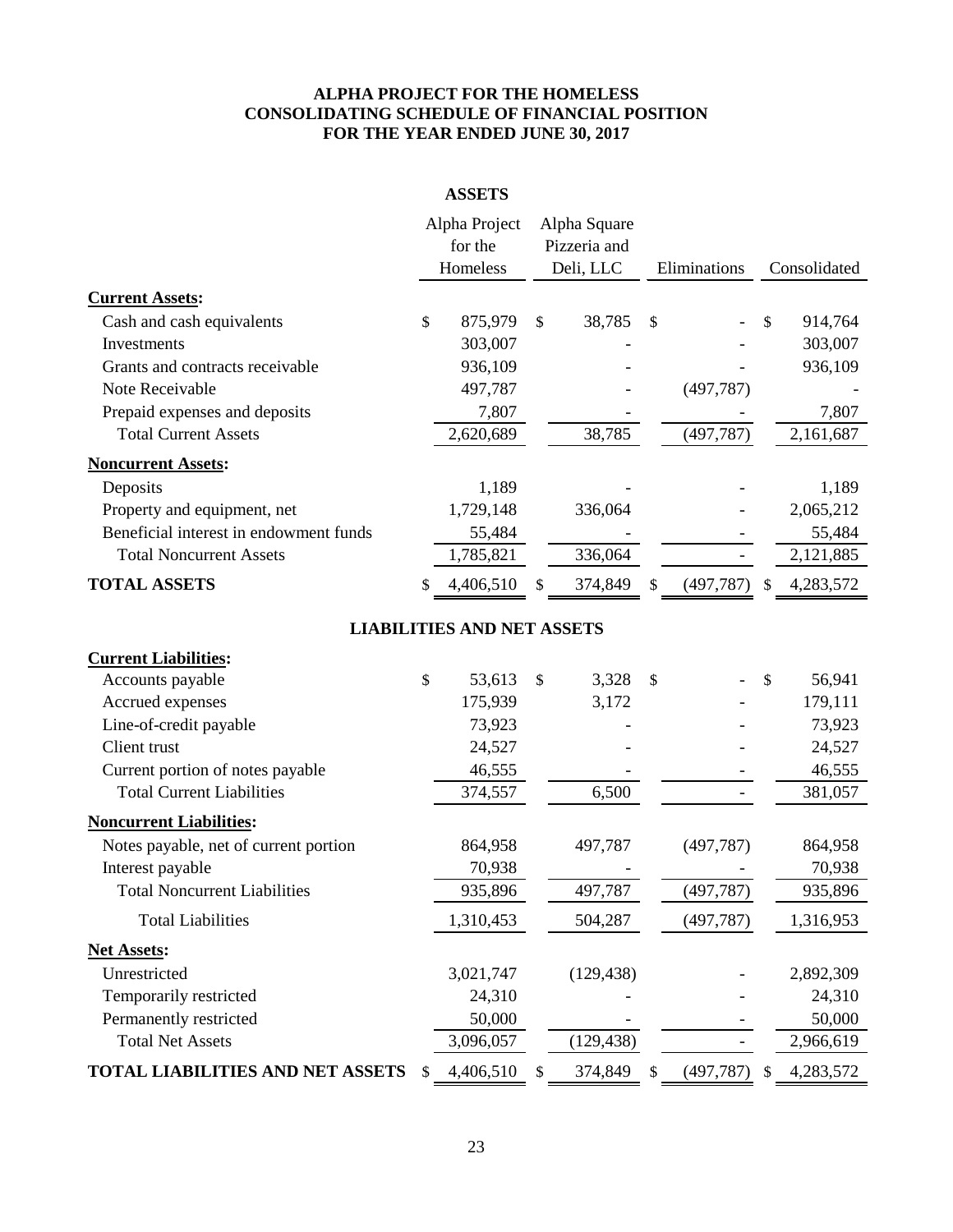## **ALPHA PROJECT FOR THE HOMELESS CONSOLIDATING SCHEDULE OF ACTIVITIES FOR THE YEAR ENDED JUNE 30, 2017**

|                                   | Alpha Project<br>for the<br>Homeless | Alpha Square<br>Pizzeria and<br>Deli, LLC | Eliminations              | Consolidated    |
|-----------------------------------|--------------------------------------|-------------------------------------------|---------------------------|-----------------|
|                                   |                                      |                                           |                           |                 |
| <b>Support and Revenues:</b>      |                                      |                                           |                           |                 |
| Grants and contracts              | $\mathbb{S}$<br>4,876,799            | \$                                        | \$                        | \$<br>4,876,799 |
| In-kind contributions             | 1,876,303                            |                                           |                           | 1,876,303       |
| Program revenues                  | 1,592,813                            | 34,519                                    |                           | 1,627,332       |
| Contributions                     | 865,303                              | 250                                       |                           | 865,553         |
| Development and leasing fees      | 545,672                              |                                           |                           | 545,672         |
| Miscellaneous income              | 36,424                               |                                           |                           | 36,424          |
| Investment income                 | 51,844                               |                                           |                           | 51,844          |
| <b>Total Support and Revenues</b> | 9,845,158                            | 34,769                                    |                           | 9,879,927       |
| <b>Expenses:</b>                  |                                      |                                           |                           |                 |
| <b>Program Services:</b>          |                                      |                                           |                           |                 |
| Rehabilitation program services   | 5,007,581                            |                                           |                           | 5,007,581       |
| Housing assistance                | 1,646,738                            |                                           |                           | 1,646,738       |
| Special projects                  | 733,176                              |                                           |                           | 733,176         |
| Outreach                          | 305,028                              |                                           |                           | 305,028         |
| Other programs                    | 250,542                              |                                           |                           | 250,542         |
| Alpha House                       | 179,239                              |                                           |                           | 179,239         |
| Alpha Square Pizzeria             |                                      | 164,207                                   |                           | 164,207         |
| <b>Total Program Services</b>     | 8,122,304                            | 164,207                                   |                           | 8,286,511       |
| <b>Supporting Services:</b>       |                                      |                                           |                           |                 |
| Management and general            | 686,378                              |                                           |                           | 686,378         |
| Fundraising                       | 129,165                              |                                           |                           | 129,165         |
| <b>Total Supporting Services</b>  | 815,543                              |                                           |                           | 815,543         |
| <b>Total Expenses</b>             | 8,937,847                            | 164,207                                   |                           | 9,102,054       |
| Change in Net Assets              | 907,311                              | (129, 438)                                |                           | 777,873         |
| Net Assets at Beginning of Year   | 2,188,746                            |                                           |                           | 2,188,746       |
| NET ASSETS AT END OF YEAR         | \$<br>3,096,057                      | \$<br>(129, 438)                          | $\boldsymbol{\mathsf{S}}$ | \$<br>2,966,619 |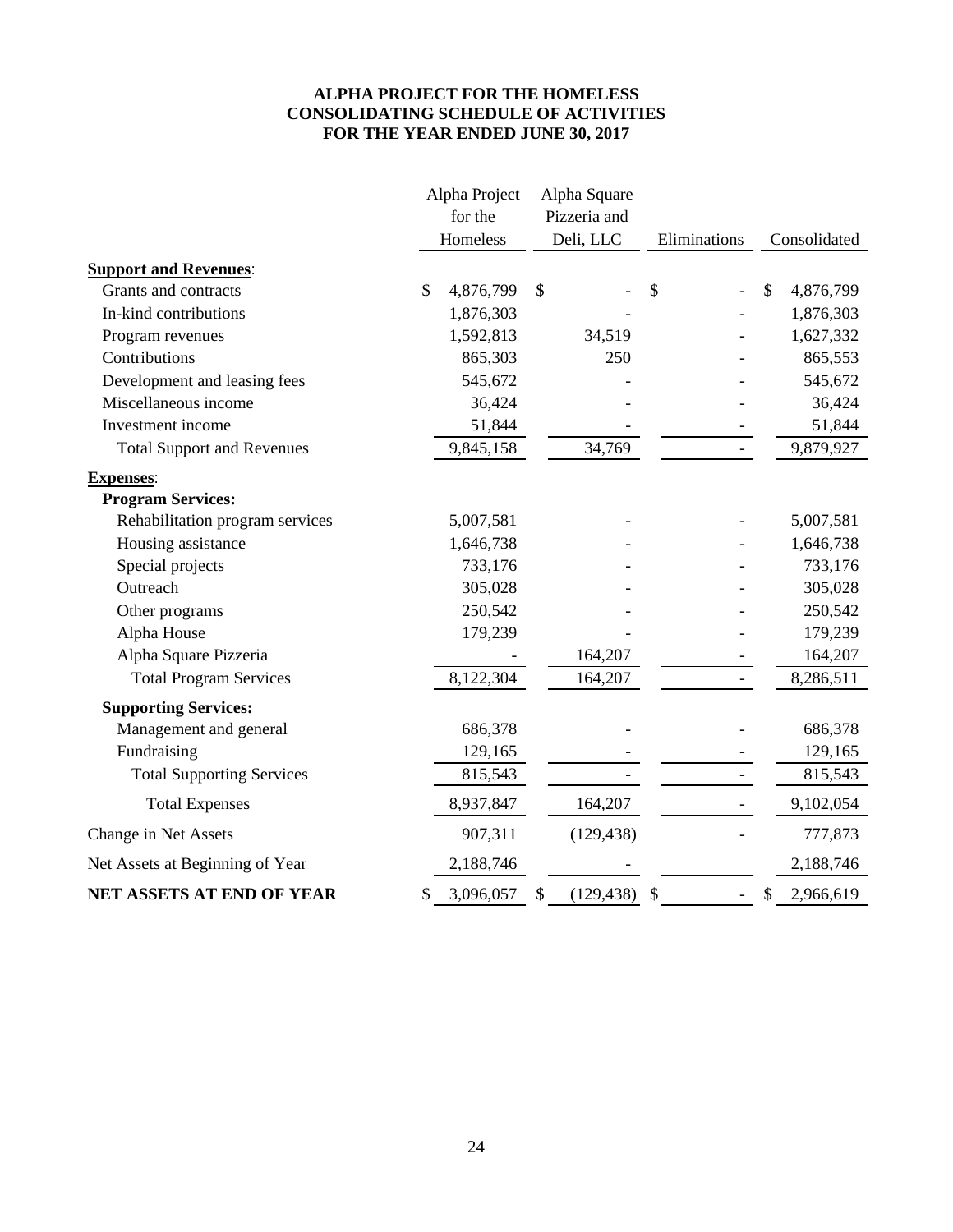## **ALPHA PROJECT FOR THE HOMELESS SCHEDULE OF EXPENDITURES OF FEDERAL AWARDS FOR THE YEAR ENDED JUNE 30, 2017**

| Federal Grants/Pass - Through<br>Grantor/Program or Cluster Title | Federal<br><b>CFDA</b><br>Number | Agency or<br>Pass - Through<br>Number | Passed<br>Through to<br>Subrecipient | Federal<br>Expenditures |
|-------------------------------------------------------------------|----------------------------------|---------------------------------------|--------------------------------------|-------------------------|
| <b>U.S. Department of Housing and Urban Development:</b>          |                                  |                                       |                                      |                         |
| <b>Direct Program:</b>                                            |                                  |                                       |                                      |                         |
| Continuum of Care Program                                         | 14.267                           | CA0818L9D011507 \$                    |                                      | \$<br>147,620           |
| Continuum of Care Program                                         |                                  | CA1508L9D011500                       |                                      | 423,518                 |
| <b>Total Direct Program</b>                                       |                                  |                                       |                                      | 571,138                 |
| <b>Pass-Through Programs From:</b>                                |                                  |                                       |                                      |                         |
| <b>Emergency Solutions Grant Program:</b>                         | 14.231                           |                                       |                                      |                         |
| San Diego Housing Commission                                      |                                  | SHI-13-12.3                           |                                      | 80,634                  |
| <b>Total Emergency Solutions Grant Program</b>                    |                                  |                                       |                                      | 80,634                  |
| Continuum of Care Program:                                        | 14.267                           |                                       |                                      |                         |
| Crisis Housing, Inc.                                              |                                  | CA0695L9D011407                       |                                      | 56,833                  |
| San Diego Housing Commission                                      |                                  | CA1208L9D011502                       |                                      | 100,602                 |
| <b>Total Continuum of Care Program</b>                            |                                  |                                       |                                      | 157,435                 |
| <b>Total Pass-Through Programs</b>                                |                                  |                                       |                                      | 238,069                 |
| Total U.S. Department of Housing and Urban Development            |                                  |                                       |                                      | 809,207                 |
| <b>U.S. Department of Health and Human Services:</b>              |                                  |                                       |                                      |                         |
| <b>Pass-Through Program From:</b>                                 |                                  |                                       |                                      |                         |
| <b>Block Grants for Prevention and Treatment</b>                  |                                  |                                       |                                      |                         |
| of Substance Abuse:                                               | 93.959                           |                                       |                                      |                         |
| County of San Diego                                               |                                  | 46151                                 |                                      | 442,097                 |
| Total U.S. Department of Health and Human Services                |                                  |                                       |                                      | 442,097                 |
| <b>Total Expenditures of Federal Awards</b>                       |                                  | \$                                    |                                      | \$<br>1,251,304         |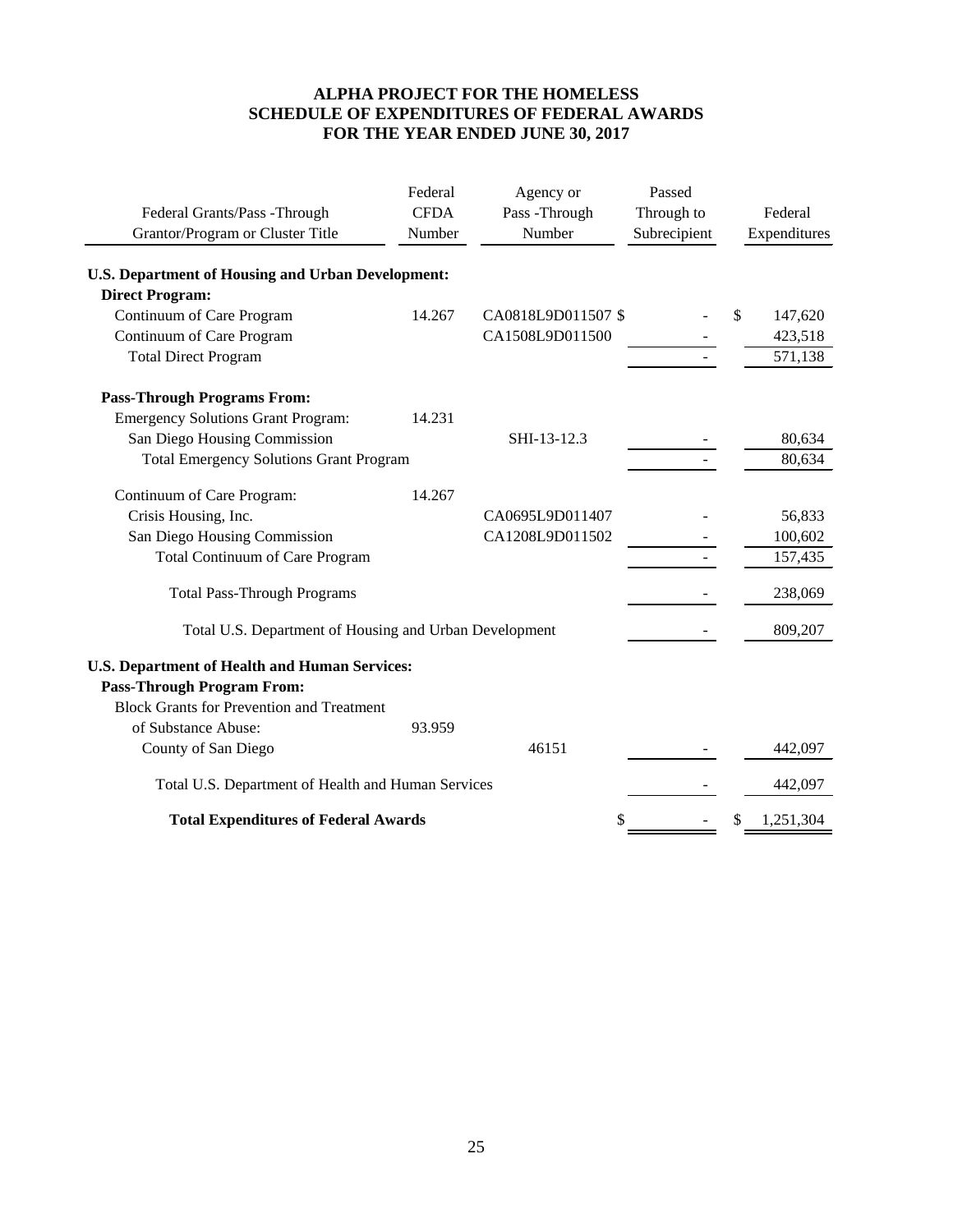## **ALPHA PROJECT FOR THE HOMELESS SCHEDULE OF EXPENDITURES OF FEDERAL AWARDS (CONTINUED) FOR THE YEAR ENDED JUNE 30, 2017**

## **Note 1 - Basis of Presentation:**

The accompanying schedule of expenditures of federal awards (the Schedule) includes the federal award activity of Alpha Project for the Homeless under programs of the federal government for the year ended June 30, 2017. The information in this Schedule is presented in accordance with the requirements of Title 2 U.S. *Code of Federal Regulations* Part 200, *Uniform Administrative Requirements, Cost Principles, and Audit Requirements for Federal Awards* (Uniform Guidance). Because the Schedule presents only a selected portion of the operations of Alpha Project for the Homeless it is not intended to and does not present the financial position, changes in net assets, or cash flows of Alpha Project for the Homeless.

## **Note 2 - Summary of Significant Accounting Policies:**

Expenditures reported on the Schedule are reported on the accrual basis of accounting. Such expenditures are recognized following, as applicable, either the cost principles contained in Uniform Guidance wherein certain types of expenditures are not allowable or are limited as to reimbursement. Pass through entity identifying numbers are presented where available.

Alpha Project for the Homeless has elected not to use the 10-percent de minimis indirect cost rate as allowed under Uniform Guidance.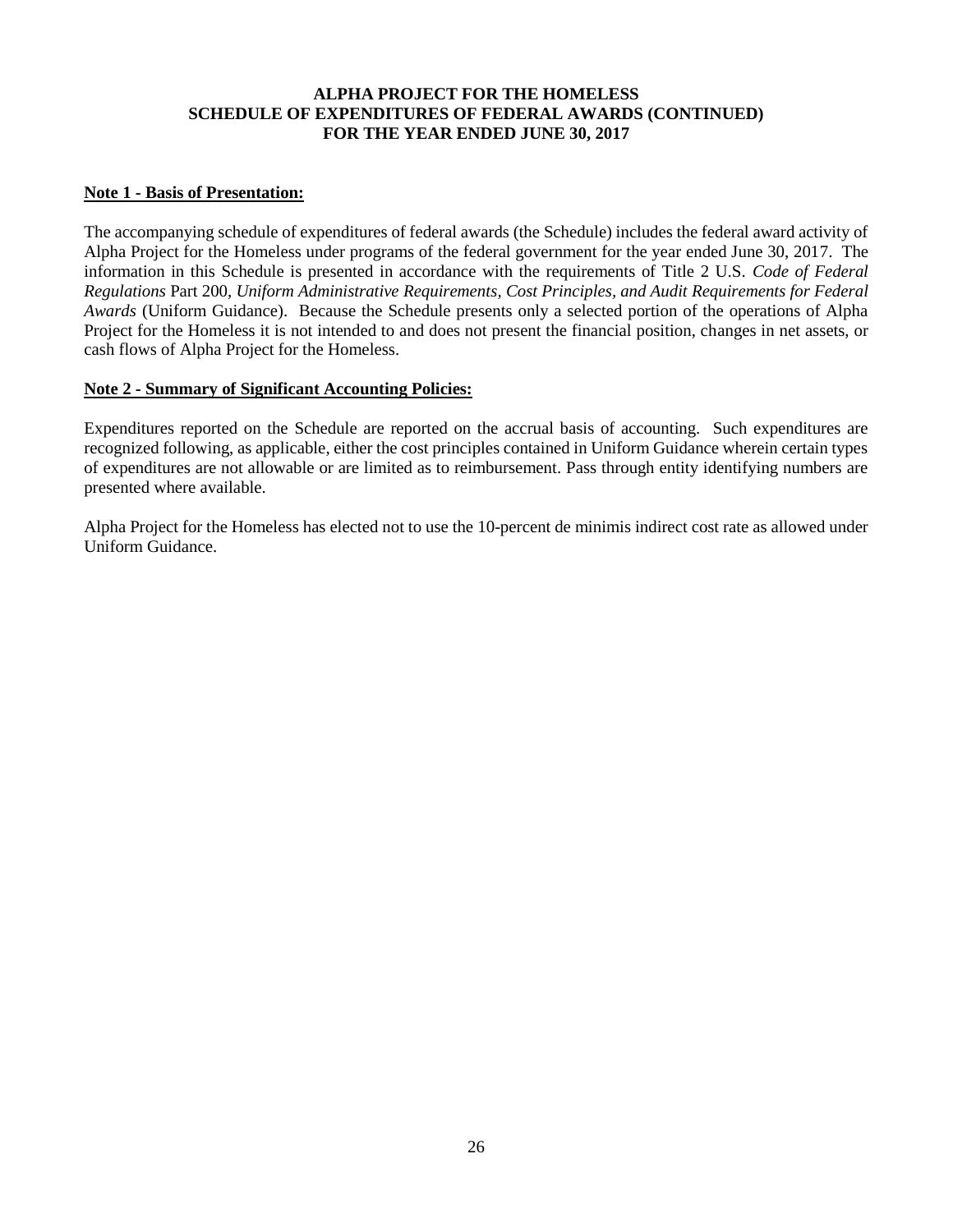

*Certified Public Accountants A Partnership of Professional Corporations*

> **Independent Auditor's Report on Internal Control Over Financial Reporting and on Compliance and Other Matters Based on an Audit of Financial Statements Performed in Accordance With** *Government Auditing Standards*

To the Board of Directors Alpha Project for the Homeless

We have audited, in accordance with the auditing standards generally accepted in the United States of America and the standards applicable to financial audits contained in *Government Auditing Standards* issued by the Comptroller General of the United States, the consolidated financial statements of Alpha Project for the Homeless, which comprise the consolidated statement of financial position as of June 30, 2017, and the related consolidated statements of activities, functional expenses and cash flows for the year then ended and the related notes to the consolidated financial statements, and have issued our report thereon dated October 24, 2017.

## **Internal Control Over Financial Reporting**

In planning and performing our audit of the consolidated financial statements, we considered Alpha Project for the Homeless' internal control over financial reporting (internal control) to determine the audit procedures that are appropriate in the circumstances for the purpose of expressing our opinion on the consolidated financial statements, but not for the purpose of expressing an opinion on the effectiveness of Alpha Project for the Homeless' internal control. Accordingly, we do not express an opinion on the effectiveness of Alpha Project for the Homeless' internal control.

A *deficiency in internal control* exists when the design or operation of a control does not allow management or employees, in the normal course of performing their assigned functions, to prevent, or detect and correct, misstatements on a timely basis. A *material weakness* is a deficiency, or a combination of deficiencies, in internal control, such that there is a reasonable possibility that a material misstatement of the entity's consolidated financial statements will not be prevented, or detected and corrected, on a timely basis. A *significant deficiency* is a deficiency, or a combination of deficiencies, in internal control that is less severe than a material weakness, yet important enough to merit attention by those charged with governance.

Our consideration of internal control was for the limited purpose described in the first paragraph of this section and was not designed to identify all deficiencies in internal control that might be material weaknesses or significant deficiencies. Given these limitations, during our audit we did not identify any deficiencies in internal control that we consider to be material weaknesses. However, material weaknesses may exist that have not been identified.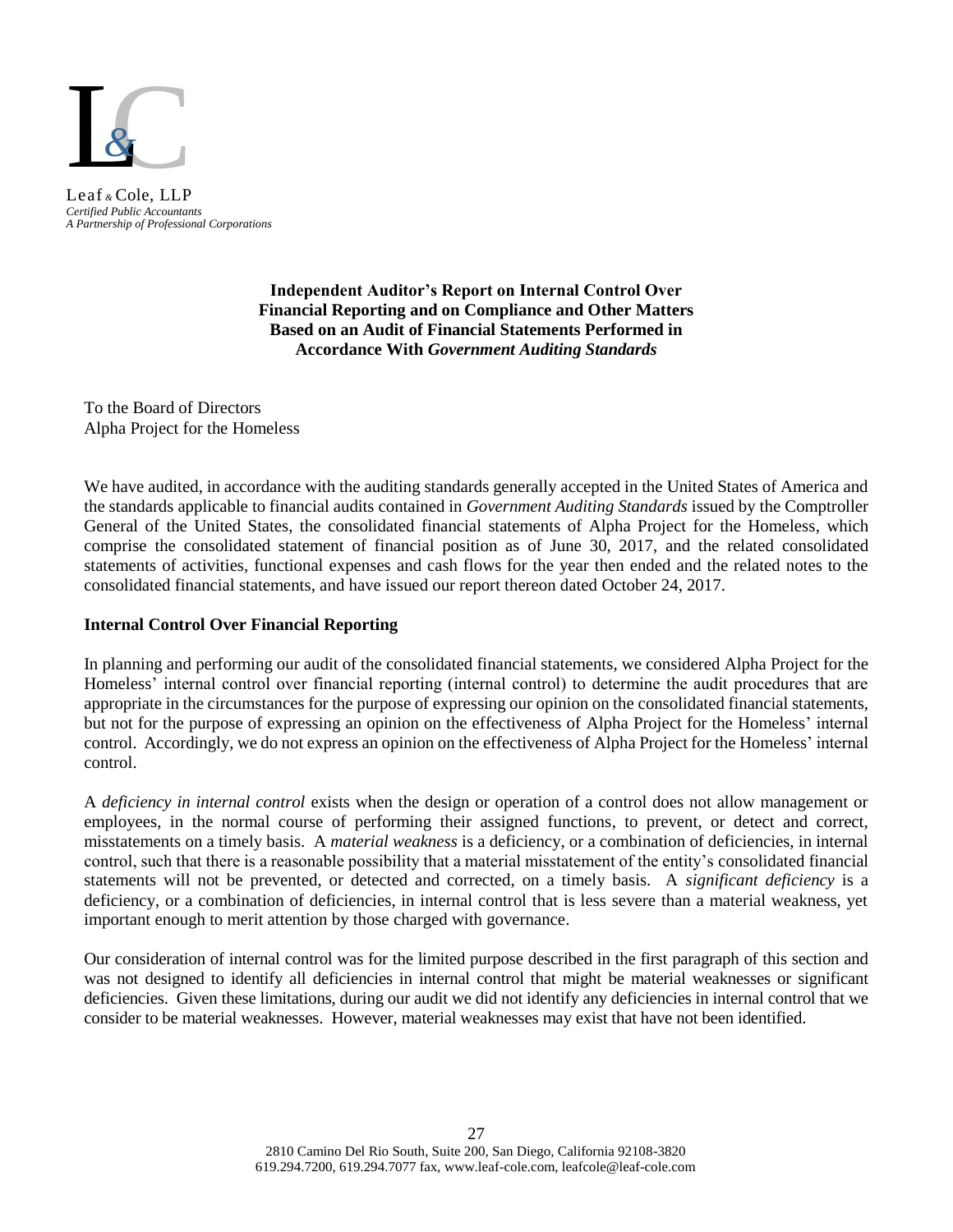#### **Compliance and Other Matters**

As part of obtaining reasonable assurance about whether Alpha Project for the Homeless' consolidated financial statements are free from material misstatement, we performed tests of its compliance with certain provisions of laws, regulations, contracts, and grant agreements, noncompliance with which could have a direct and material effect on the determination of financial statement amounts. However, providing an opinion on compliance with those provisions was not an objective of our audit, and accordingly, we do not express such an opinion. The results of our tests disclosed no instances of noncompliance or other matters that are required to be reported under *Government Auditing Standards*.

#### **Purpose of this Report**

The purpose of this report is solely to describe the scope of our testing of internal control and compliance and the results of that testing, and not to provide an opinion on the effectiveness of the Organization's internal control or on compliance. This report is an integral part of an audit performed in accordance with *Government Auditing Standards* in considering the Organization's internal control and compliance. Accordingly, this communication is not suitable for any other purpose.

 $L$ eaf $2C$ ole  $LLP$ 

San Diego, California October 24, 2017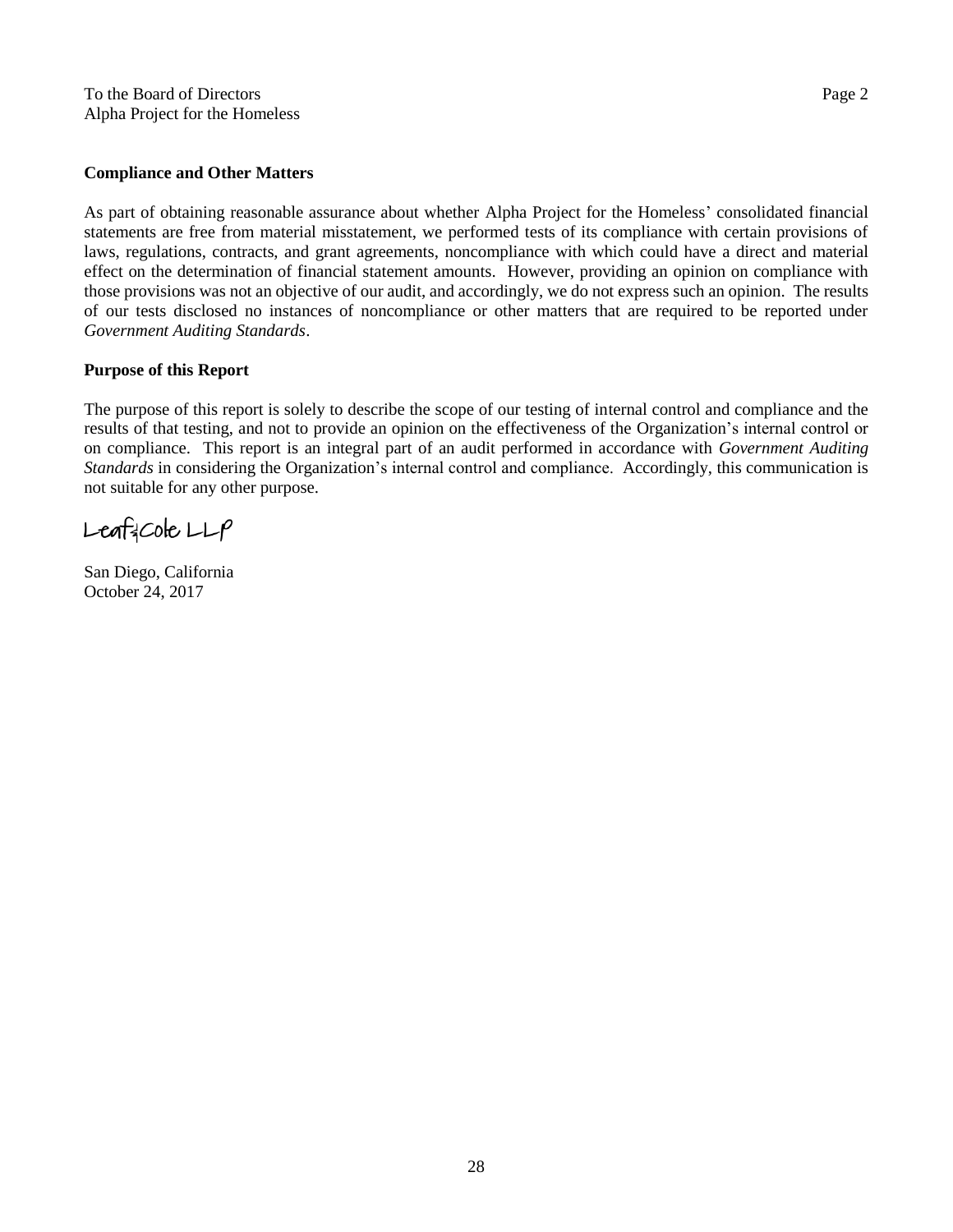

*Certified Public Accountants A Partnership of Professional Corporations*

> **Independent Auditor's Report on Compliance for the Major Program and on Internal Control Over Compliance Required by the Uniform Guidance**

To the Board of Directors Alpha Project for the Homeless

## **Report on Compliance for the Major Federal Program**

We have audited Alpha Project for the Homeless' compliance with the types of compliance requirements described in the *OMB Compliance Supplement* that could have a direct and material effect on Alpha Project for the Homeless' major federal program for the year ended June 30, 2017. Alpha Project for the Homeless' major federal program is identified in the summary of auditor's results section of the accompanying schedule of findings and questioned costs.

## *Management's Responsibility*

Management is responsible for compliance with federal statutes, regulations, and the terms and conditions of its federal awards applicable to its federal program.

## *Auditor's Responsibility*

Our responsibility is to express an opinion on compliance for Alpha Project for the Homeless' major federal program based on our audit of the types of compliance requirements referred to above. We conducted our audit of compliance in accordance with auditing standards generally accepted in the United States of America; the standards applicable to financial audits contained in *Government Auditing Standards*, issued by the Comptroller General of the United States; and the audit requirements of Title 2 U.S. *Code of Federal Regulations* Part 200, *Uniform Administrative Requirements, Cost Principles, and Audit Requirements for Federal Awards* (Uniform Guidance). Those standards and the Uniform Guidance require that we plan and perform the audit to obtain reasonable assurance about whether noncompliance with the types of compliance requirements referred to above that could have a direct and material effect on a major federal program occurred. An audit includes examining, on a test basis, evidence about Alpha Project for the Homeless' compliance with those requirements and performing such other procedures as we considered necessary in the circumstances.

We believe that our audit provides a reasonable basis for our opinion on compliance for the major federal program. However, our audit does not provide a legal determination of Alpha Project for the Homeless' compliance.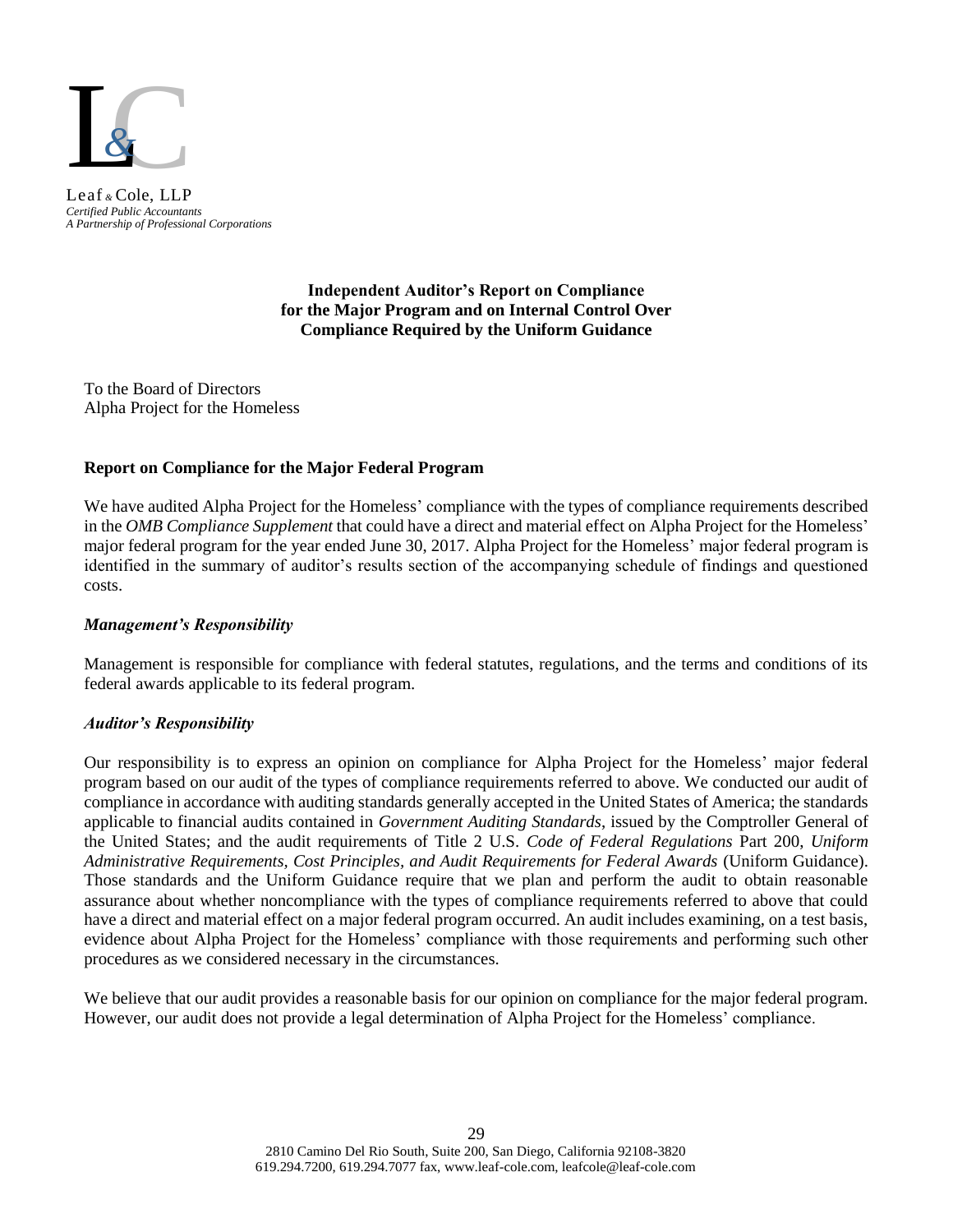#### *Opinion on the Major Federal Program*

In our opinion, Alpha Project for the Homeless complied, in all material respects, with the types of compliance requirements referred to above that could have a direct and material effect on its major federal program for the year ended June 30, 2017.

#### **Report on Internal Control over Compliance**

Management of Alpha Project for the Homeless is responsible for establishing and maintaining effective internal control over compliance with the types of compliance requirements referred to above. In planning and performing our audit of compliance, we considered Alpha Project for the Homeless' internal control over compliance with the types of requirements that could have a direct and material effect on the major federal program to determine the auditing procedures that are appropriate in the circumstances for the purpose of expressing an opinion on compliance for the major federal program and to test and report on internal control over compliance in accordance with the Uniform Guidance, but not for the purpose of expressing an opinion on the effectiveness of internal control over compliance. Accordingly, we do not express an opinion on the effectiveness of Alpha Project for the Homeless' internal control over compliance.

A *deficiency in internal control over compliance* exists when the design or operation of a control over compliance does not allow management or employees, in the normal course of performing their assigned functions, to prevent, or detect and correct, noncompliance with a type of compliance requirement of a federal program on a timely basis. A *material weakness in internal control over compliance* is a deficiency, or combination of deficiencies, in internal control over compliance, such that there is a reasonable possibility that material noncompliance with a type of compliance requirement of a federal program will not be prevented, or detected and corrected, on a timely basis. A *significant deficiency in internal control over compliance* is a deficiency, or a combination of deficiencies, in internal control over compliance with a type of compliance requirement of a federal program that is less severe than a material weakness in internal control over compliance, yet important enough to merit attention by those charged with governance.

Our consideration of internal control over compliance was for the limited purpose described in the first paragraph of this section and was not designed to identify all deficiencies in internal control over compliance that might be material weaknesses or significant deficiencies. We did not identify any deficiencies in internal control over compliance that we consider to be material weaknesses. However, material weaknesses may exist that have not been identified.

The purpose of this report on internal control over compliance is solely to describe the scope of our testing of internal control over compliance and the results of that testing based on the requirements of the Uniform Guidance. Accordingly, this report is not suitable for any other purpose.

 $L$ eaf $3$ Cole  $LLP$ 

San Diego, California October 24, 2017